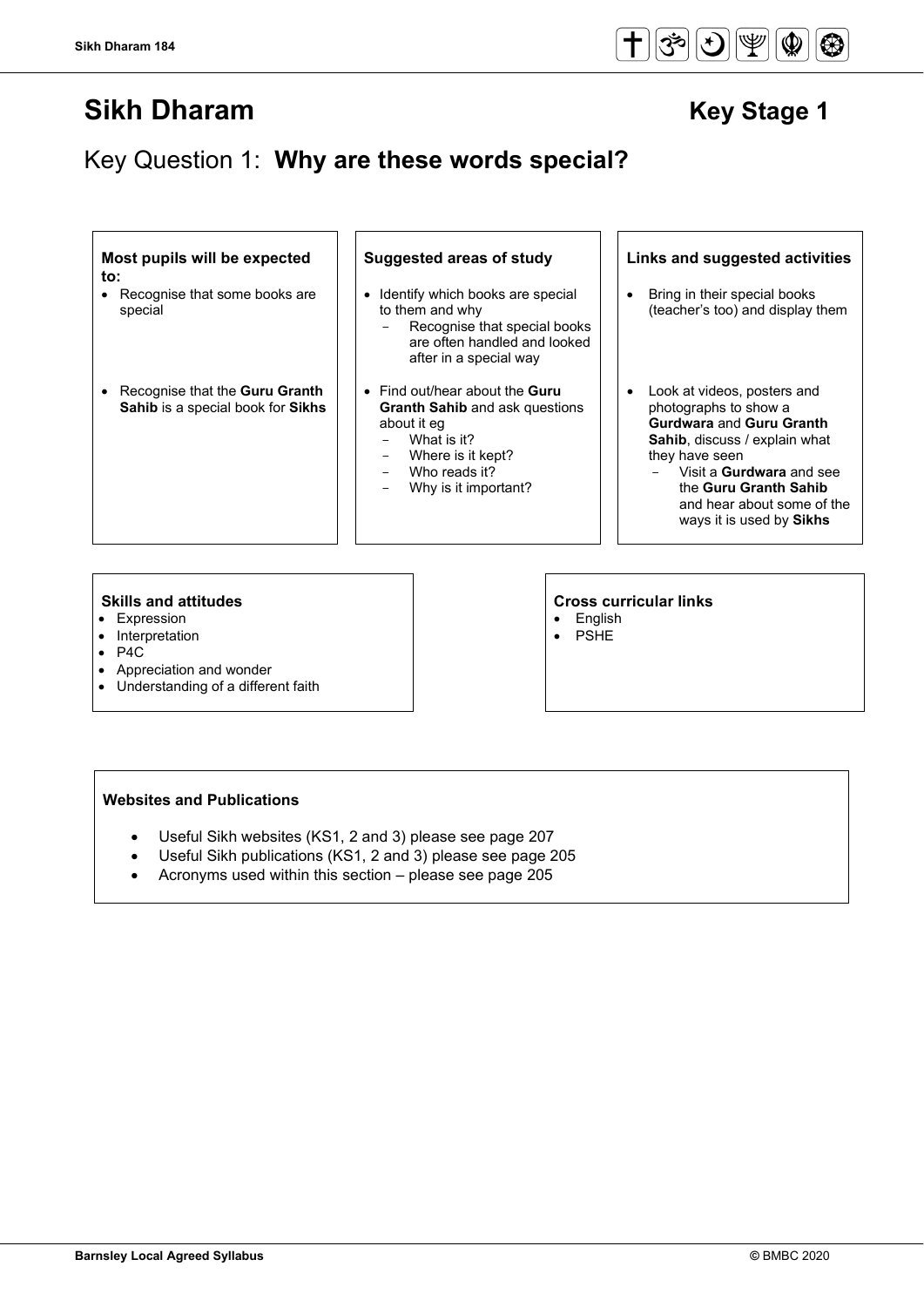## Key Question 2: **Why are some places special?**

**Most pupils will be expected to:**

- Recognise that:
	- The **Gurdwara** is a special place for **Sikhs**
	- The **Gurdwara** is a place of worship

- Learn that the **Gurdwara** is a special place where **Sikhs** go to worship. It is the home of the special book **Guru Granth Sahib**.
	- − Consider how to behave in a place of worship – quiet, respect, and reverence

#### **Suggested areas of study Links and suggested activities**

- Look at a wide variety of pictorial representations of **Gurdwaras** eg
	- Virtual tour
	- Video
	- Photographs
	- **Posters**
	- Noting their sculpture structure, colour and symbolism
	- Hear basic rules for visiting **Gurdwaras**.
	- Visit a **Gurdwara**.
	- See pictures of **Sikhs** worshipping at the **Gurdwara** and ask questions about the worship

- Investigation
- P4C
- Understanding of a different faith

- English
- Art
- **PSHE**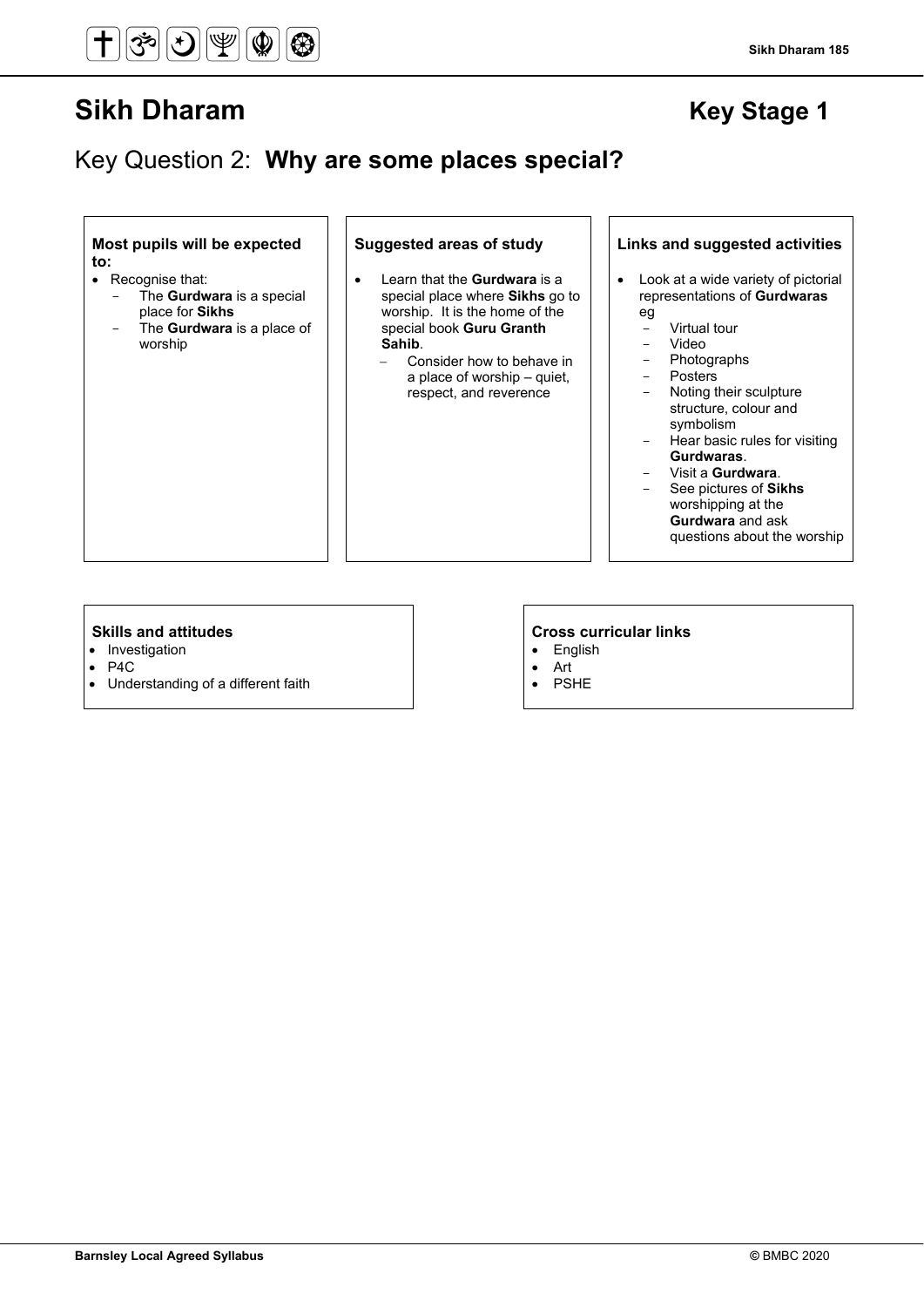# Key Question 3: **How can faith contribute to Community Cohesion?**

#### **Most pupils will be expected to:**

- Identify some outward signs of belonging from their own lives
- Show awareness of some of the outward signs of belonging to the **Sikh** faith

- Identify some **Sikh** values such as treating people equally, serving others, being devoted to God
- Show awareness that some community celebrations are an expression of faith eg **Sikh**  wedding ceremony - **Anand Karaj** or other festival

- Think about some 'outward signs' that they 'belong' eg a school uniform, badges of clubs, football strips
- Learn about some of the key features of the Sikh Dharam which involve 'outward signs'
	- Naming ceremony
	- Worshipping together in the **Gurdwara**
	- Sharing the meal together in **Langar**
	- Special clothes eg the **Panj Kakke** (5k's) and the turban
	- Celebrating festivals **Karah Parshad** (special food)
- Find out about **Sikh** 'Rules of Life':
	- **Sharing**
	- Serving others
- Learn about a **Sikh** family celebration eg a wedding (**Anand Karaj**)

#### **Suggested areas of study Links and suggested activities**

- List the places they 'belong' to and talk about ways in which this is shown. Talk about other special outward signs eg football teams
- Look at pictures, videos etc of **Sikh** dress and **Sikh** worship
	- Invite a **Sikh** visitor into school to show clothes and how to tie a turban
	- Make **Karah Parshad**.
	- Prepare and eat a special 'meal' sharing it with others eg parents, class mates, elderly
- Discuss ways they can share with each other – and how they can do things for other people
- Watch a video about **Anand Karaj** (a Sikh wedding) or interview a **Sikh** visitor about their wedding
	- − Talk about times when they have celebrated with others, as part of a family or other group Talk about why celebrations are often public, rather than private, and about how it feels to belong

- Investigation
- Interpretation
- P4C
- British Values
- Understanding of a different faith

- English
- **PSHE**
- Design and Technology
- **Citizenship**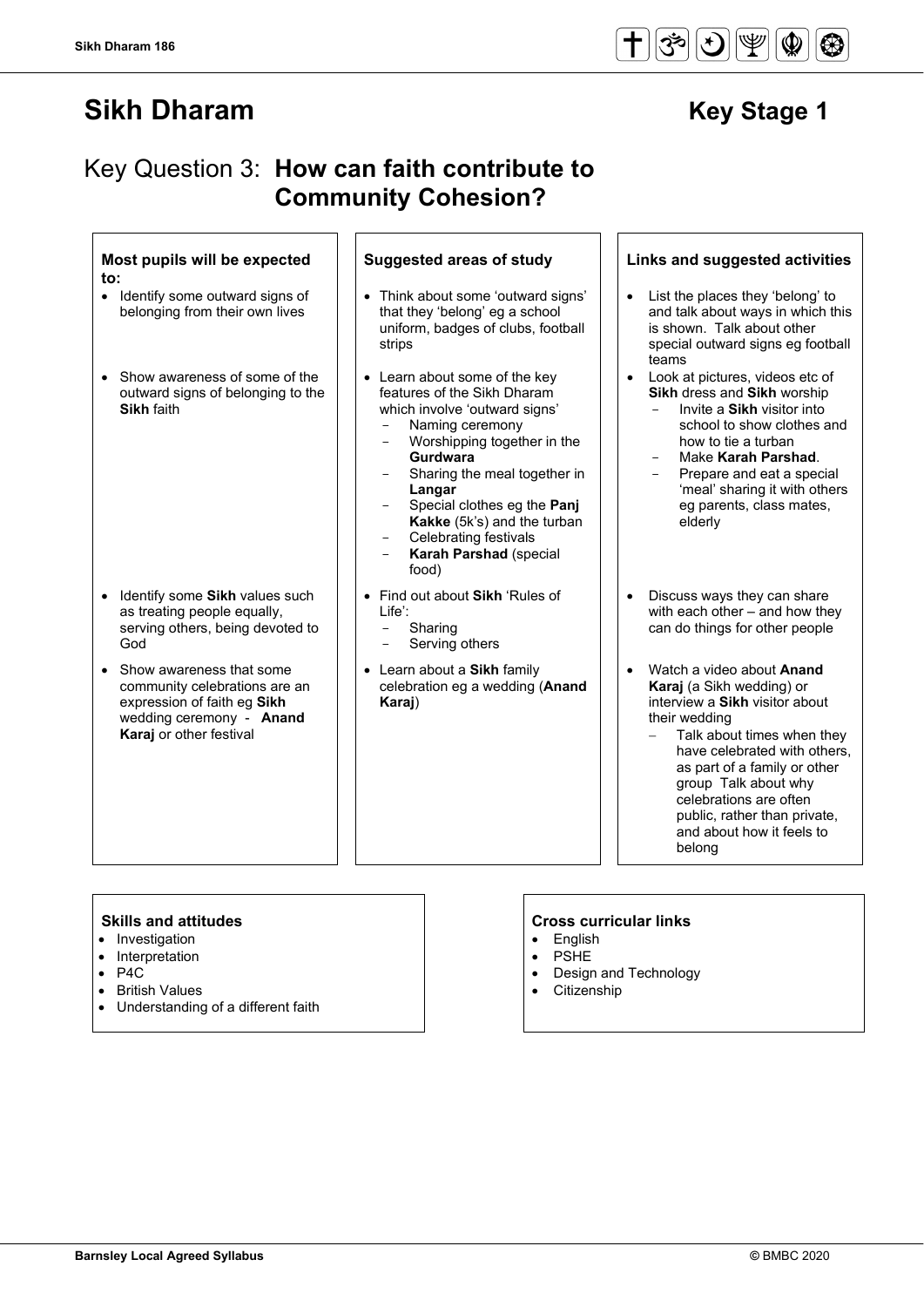## Key Question 4: **Why are some times special?**

**Most pupils will be expected to:**

- Recognise that 'special days' are often celebrated and identify some of their own special days Recognise that all religions celebrate special days
- Show awareness of some **Sikh** celebrations and respond thoughtfully to these eg **Diwali** and **Guru Nanak's** birthday

- Discuss what celebration means and:
	- − What we celebrate?
	- − Why we celebrate?
	- − How we celebrate?
- Explore what happens at **Diwali** and **Guru Nanak's** birthday and explain why they are important for **Sikhs**.

#### **Suggested areas of study Links and suggested activities**

- Refer to their own experience of celebrations:
	- **Clothes**
	- Food
	- **Preparations**
- Listen to **Sikh** stories about **Diwali** and **Guru Nanak's** birthday and look at pictures/watch a video showing **Sikh** people celebrating these times
	- Invite a **Sikh** visitor and talk to him/her about their special times

- Expression
- Interpretation
- Investigation
- Awe and wonder
- Understanding of a different faith

- English
- **PSHE**
- Art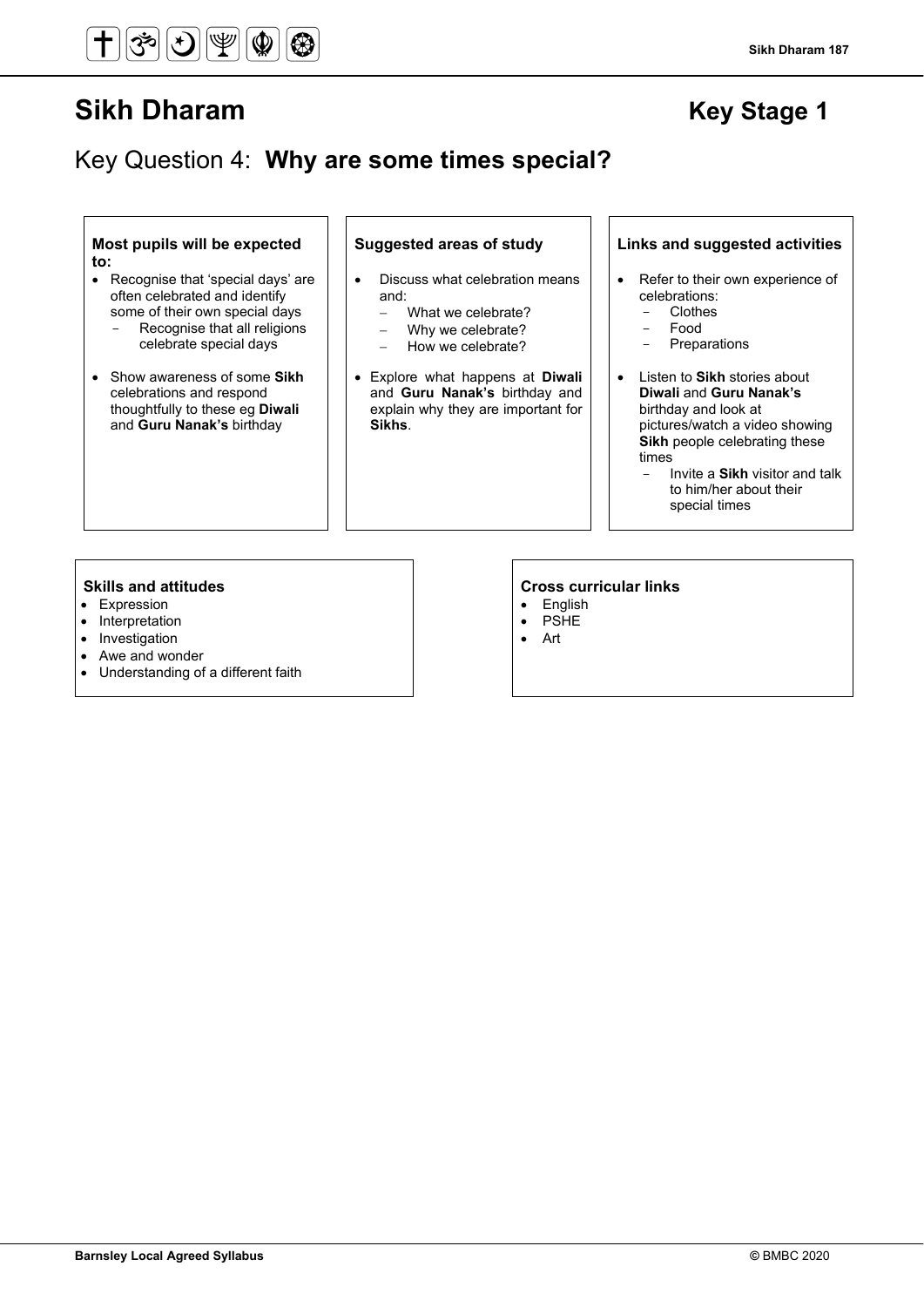## Key Question 5: **What can be learnt from the lives of significant people of faith?**

 $\overline{1}$   $\overline{1}$ 

| Most pupils will be expected<br>$\mathsf{to}$ :                                                      | <b>Suggested areas of study</b>                                                  | Links and suggested activities                                                                                                                                                                                                                                                                                                                                                                     |
|------------------------------------------------------------------------------------------------------|----------------------------------------------------------------------------------|----------------------------------------------------------------------------------------------------------------------------------------------------------------------------------------------------------------------------------------------------------------------------------------------------------------------------------------------------------------------------------------------------|
| Identify people in their own lives<br>٠<br>who are important                                         | • Identify people who are special in<br>the:<br>Family<br>Community<br>School    | Respond through talk, pictures,<br>$\bullet$<br>role-play their understanding of<br>'special people'                                                                                                                                                                                                                                                                                               |
| Begin to recognise the effect the<br>ten Gurus have on the way that<br><b>Sikhs live their lives</b> | • Learn about the ten <b>Gurus</b> and<br>some Sikh stories connected to<br>them | Hear special stories from the<br>$\bullet$<br>lives of the <b>Gurus</b> eq<br>Guru Har Gobind: the story<br>of Diwali, the Guru and his<br>cloak<br><b>Bhai Khanaya: showing</b><br>concern for all humanity<br>Guru Arjan: compiled the<br>holy book<br>Look at pictorial<br>representations of the 10<br><b>Gurus</b><br>Hear the story of Guru<br><b>Nanak</b> and talk about his<br>importance |
| Show awareness that for <b>Sikhs</b><br>the <b>Gurus</b> are special                                 | • Think about why these Gurus<br>matter to Sikhs                                 | Talk about how Sikhs (and<br>$\bullet$<br>themselves) can learn from the<br>Gurus eg how do they show<br>people how to live good lives, by<br>setting a good example?                                                                                                                                                                                                                              |

- Investigation
- Evaluation<br>• Commitme
- **Commitment**
- P4C
- Understanding of a different faith

### **Skills and attitudes CRS CRS CRS CRS CRS CRS CRS CRS CRS CRS CRS CRS CRS CRS CRS CRS CRS CRS CRS CRS CRS CRS CRS CRS CRS CRS CRS CRS CRS CRS CRS CRS CRS**

 $\overline{1}$   $\overline{1}$ 

- English • Drama
- PSHE

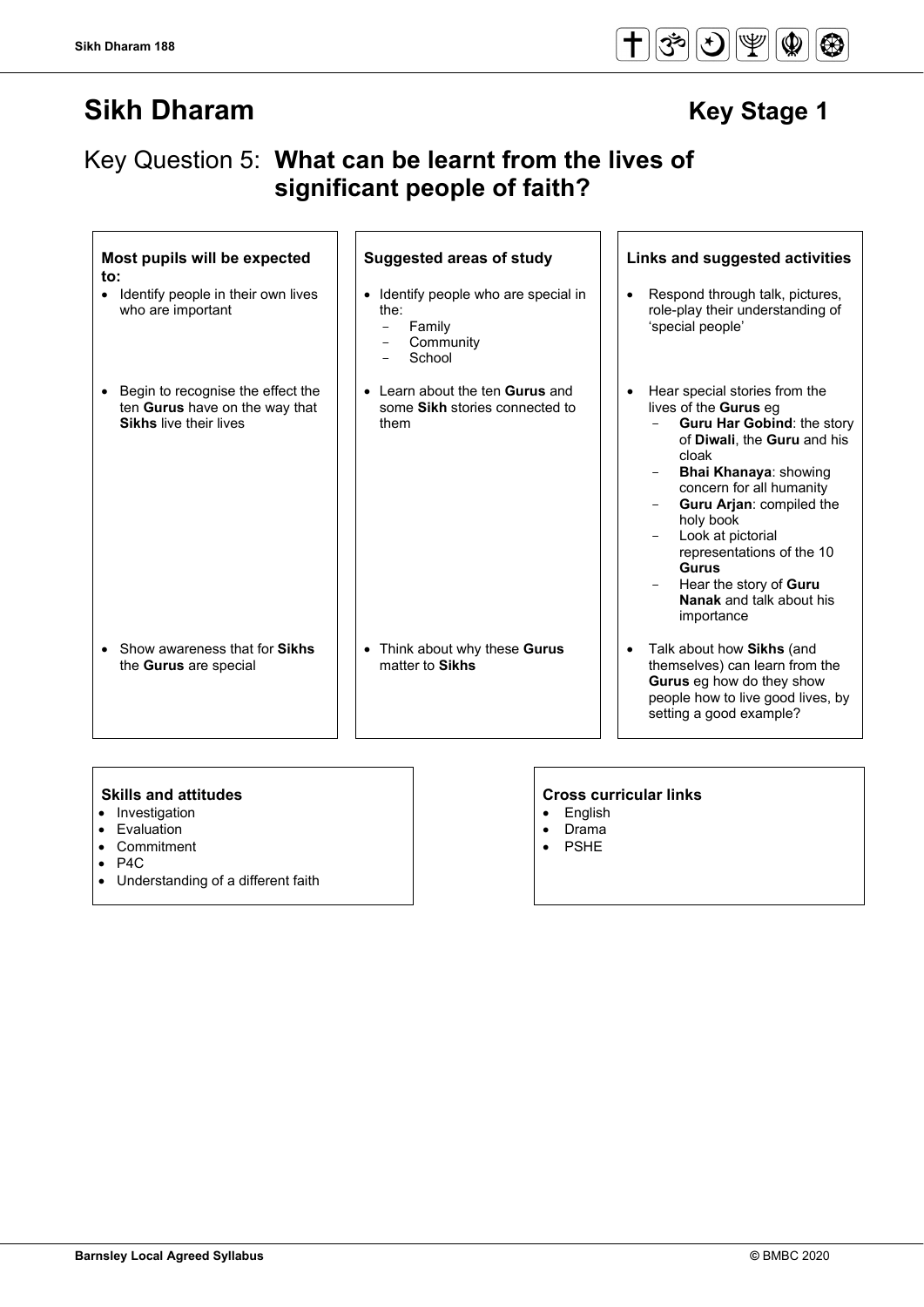## Key Question 6: **How do I and others feel about life and the universe around us?**

| Most pupils will be expected                                                                                                                     | <b>Suggested areas of study</b>                                                                                                                                                     | Links and suggested activities                                                                                                                                                                                                                                                                                                                                                                               |
|--------------------------------------------------------------------------------------------------------------------------------------------------|-------------------------------------------------------------------------------------------------------------------------------------------------------------------------------------|--------------------------------------------------------------------------------------------------------------------------------------------------------------------------------------------------------------------------------------------------------------------------------------------------------------------------------------------------------------------------------------------------------------|
| to:<br>• Show awareness of some values<br>which are central to a Sikh world-<br>view eg defending the faith and<br>the helpless                  | Learn about the role of the<br><b>Khalsa</b> to protect                                                                                                                             | Hear stories about the founding<br>$\bullet$<br>of the Khalsa to defend the faith<br>and to stand up for those who<br>could not defend themselves.<br>Look at the Panj Kakke (5k's)<br>and at how they remind Sikhs of<br>these ideas today eg the dagger<br>reminds them not to let injustices<br>happen, and the shorts remind<br>them of the importance of<br>freedom and of protecting the<br>vulnerable |
| Show awareness of the<br>importance of remembering the<br>words of significant people                                                            | Learn about how different Gurus<br>have<br>protected<br>and<br>helped<br>others                                                                                                     | Hear some Sikh stories about<br>$\bullet$<br>Gurus who have fought to<br>protect others, or fought for a<br>just cause eg:<br>Guru Har Rai set up a<br>dispensary to give free<br>medicine to the sick<br>Guru Tegh Bahadur and<br><b>Guru Arjan were martyred</b>                                                                                                                                           |
| Identify times in their own<br>$\bullet$<br>experience when they have<br>defended / helped someone or<br>something, or been defended /<br>helped | Make links between these Sikh<br>$\bullet$<br>values and times in their own<br>lives when they have protected<br>or helped others, or when others<br>have helped and protected them | Talk about how to look after and<br>protect those who may need<br>help eg younger children,<br>animals, the poor etc<br>Talk about times when they<br>have felt the need to stand<br>up for someone else, or for<br>themselves. Talk about<br>different ways of doing this,<br>violent and non-violent                                                                                                       |

- Investigation
- Awe and wonder
- 
- P4C • Understanding of a different faith

- English
- PSHE
- SMSC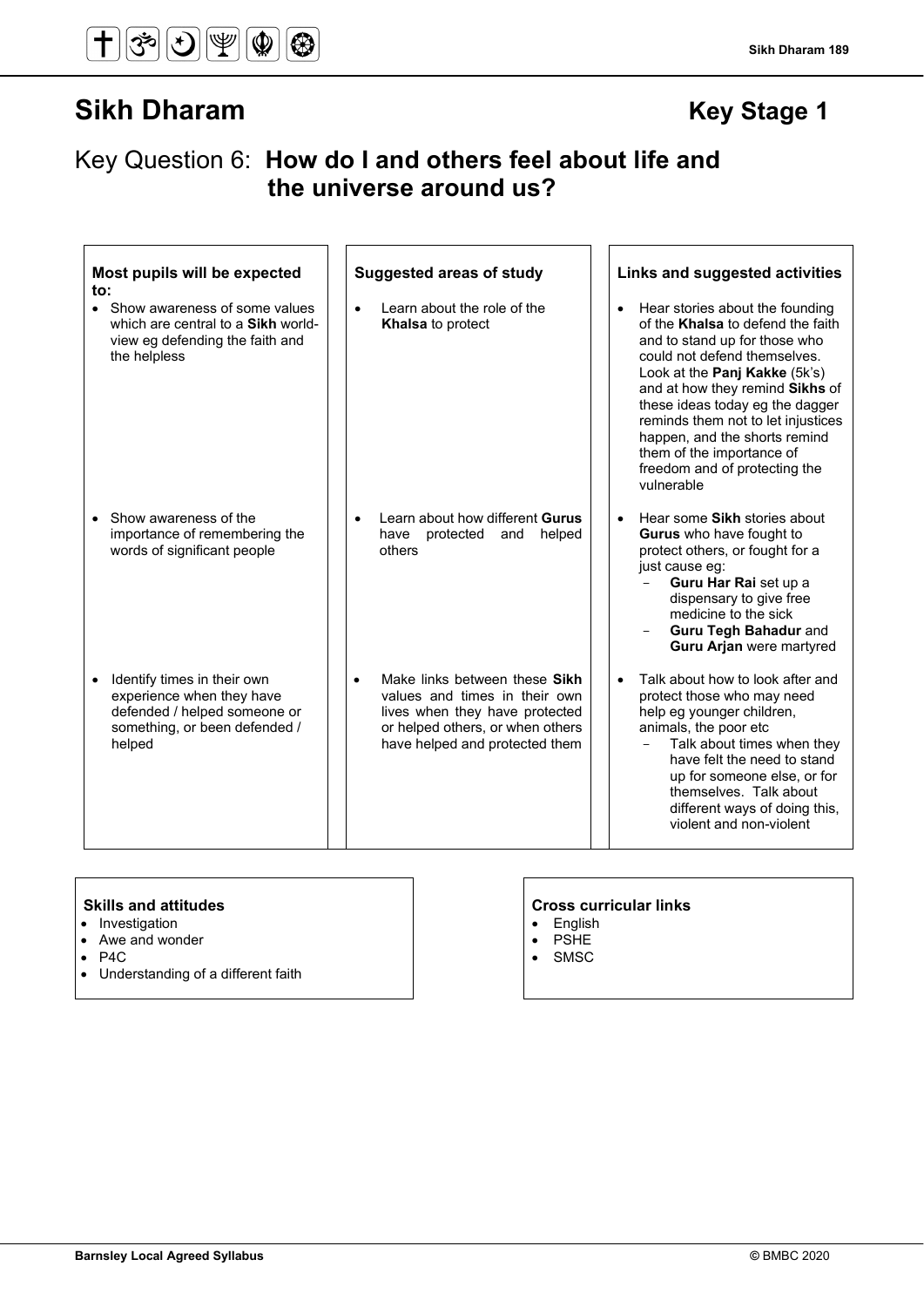Key Question 1: **Why are these words special?**

**Most pupils will be expected to:**

• Recognise that **Guru Granth Sahib** (collection of **Sikh** scriptures) are the sacred 'words' for **Sikhs**

- Describe the development from oral tradition to written, learn about the:
	- Fifth **Guru Arjan**, who compiled the holy book, built the **Golden Temple** and was the first **Sikh** martyr
- Discover that this is the holy book for **Sikhs**, treated as a living **Guru** - How is it treated by Sikhs?

**Suggested areas of study Links and suggested activities**

- Write a biography of **Guru Arjan**
- Describe how the Holy Book is treated by Sikhs

- Investigation
- Expression
- Interpretation
- P4C
- Understanding of a different faith

#### **Skills and attitudes Cross curricular links**

- English
- History
- PSHE

#### **Websites and Publications**

- Useful Sikh websites (KS1, 2 and 3) please see page 207
- Useful Sikh publications (KS1, 2 and 3) please see page 205
- Acronyms used within this section please see page 205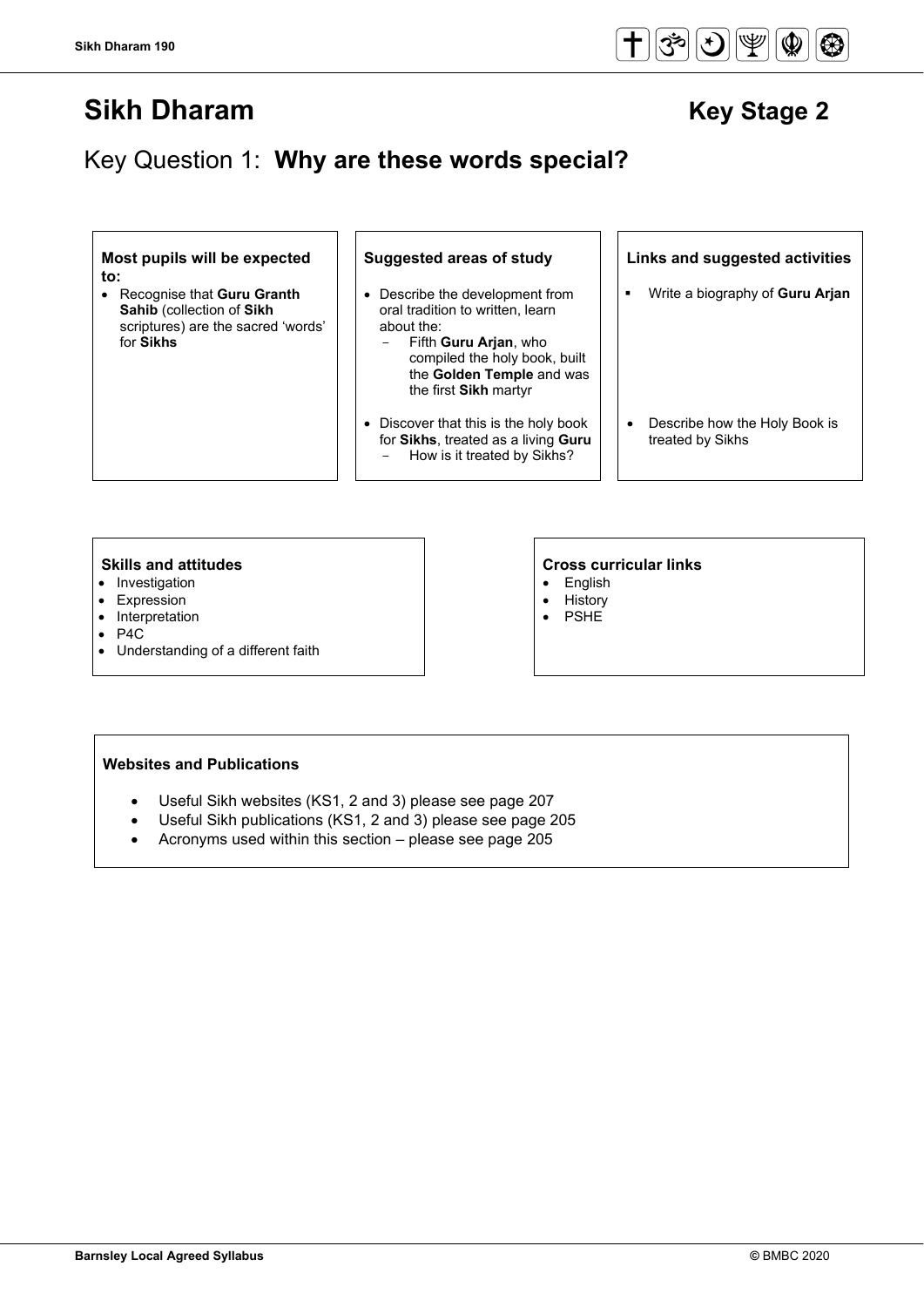#### $\overline{\bm{f}}$  $\textcircled{r}$  $|\mathcal{S}$ ৯  $\bigcirc$

# **Sikh Dharam Key Stage 2**

**Sikh Dharam 191**

# Key Question 2: **Why are some places special?**

| Most pupils will be expected                                                                                                                                                                     | <b>Suggested areas of study</b>                                                                                                                                                                                          | Links and suggested activities                                                                                                                                                                                                                                                                                                   |
|--------------------------------------------------------------------------------------------------------------------------------------------------------------------------------------------------|--------------------------------------------------------------------------------------------------------------------------------------------------------------------------------------------------------------------------|----------------------------------------------------------------------------------------------------------------------------------------------------------------------------------------------------------------------------------------------------------------------------------------------------------------------------------|
| to:<br>• Recognise the importance of the<br>Gurdwara in the life of the Sikh<br>community                                                                                                        | Describe a <b>Gurdwara</b> – 'House<br>of the Guru', using photographs<br>and videos to find out:<br>- What happens there?<br>- Recognise different sections<br>/ features                                               | Visit a Gurdwara.<br>$\bullet$<br>Discuss the Sikh practice of<br>service to others<br>(represented by the Langar<br>[kitchen] attached to a<br>Gurdwara serving free food<br>to anyone who needs it)                                                                                                                            |
| Use religious language to<br>$\bullet$<br>describe some Sikh worship<br>activities and artefacts                                                                                                 | Find out about how worship is<br>$\bullet$<br>carried out in the Gurdwara,<br>involving:<br>- Hymns<br>- Prayers<br>- Preparations (removing<br>shoes, covering head )<br>- Reading from the Guru<br><b>Granth Sahib</b> | Listen to Sikh music. Report<br>$\bullet$<br>orally:<br>How do Sikhs worship in<br>$-$<br>the Gurdwara?                                                                                                                                                                                                                          |
| Begin to recognise why some<br>places are special, e.g. the<br>Golden Temple in Amritsar and<br>the five Takhts, which are linked<br>with the Gurus, to the world-wide<br>Sikh community and why | Explore why the five Takhts are<br>$\bullet$<br>important and where they are                                                                                                                                             | Locate places on a map and<br>$\bullet$<br>label the five Takhts and why<br>they are significant for Sikhs:<br>Amritsar<br>$\overline{a}$<br>Anandpur<br><b>Nanded</b><br>Patna<br>Nankana Sahib (Tahwandi<br>Sabo)                                                                                                              |
| Recognise and describe how<br>Sikhs aspire to make a<br>pilgrimage to the Golden Temple<br>and/or one of the five Takhts, at<br>least once in their lifetime                                     | Investigate why Sikhs place<br>$\bullet$<br>value on pilgrimages to the<br><b>Golden Temple</b>                                                                                                                          | Look at photographs and videos<br>to find out about the Golden<br>Temple, so that they can<br>describe its importance to Sikhs<br>Use ICT to discover the<br>difference between 'regular'<br>Gurdwara and the Golden<br><b>Temple.</b> Present findings<br>as:<br>a PowerPoint presentation<br>a table<br>a brochure<br>a poster |

### **Skills and attitudes CRS CRS CRS CRS CRS CRS CRS CRS CRS CRS CRS CRS CRS CRS CRS CRS CRS CRS CRS CRS CRS CRS CRS CRS CRS CRS CRS CRS CRS CRS CRS CRS CRS**

- Investigation
- Evaluation
- Understanding of a different faith

- English
- Art
- ICT
- Geography • Music
- 
- **PSHE**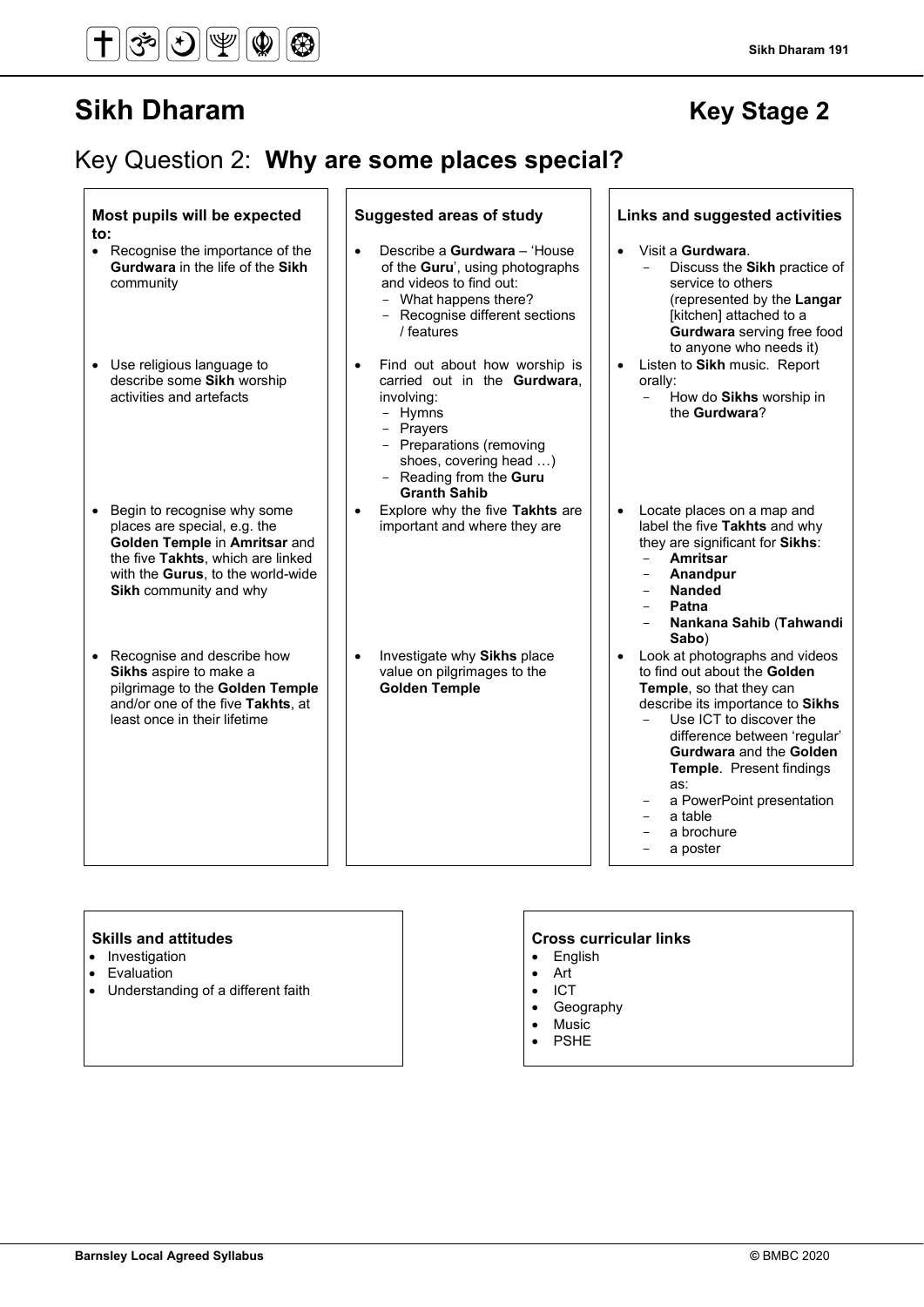## Key Question 3: **How can faith contribute to Community Cohesion?**

#### **Most pupils will be expected to:**

- Recognise the **Sikh** statement of belief – '**Ik Onkar**'. There is only one God, Supreme Truth, Creator of all things'
- Describe the outward signs and symbols used to express belonging to the **Sikh** faith

- Know about the **Sikh** values of: sharing; service; earning one's living by honest means (**Kirat Karna**); acceptance of God's will; equality of gender, race and creed
- Begin to recognise that community gatherings can be an expression of faith

- Find out about **Sikh** beliefs about God
- Find out about the **Panj Kakke** (5k's):
	- **Kesh** (uncut hair)
	- **Kangha** (comb)<br>**Kara** (steel wrist
	- **Kara** (steel wrist band)<br>**Kachera** (short trousery
	- Kachera (short trousers)
	- **Kirpan** (sword)
	- Explore what each represents and why it is worn, and about the founding of the **Khalsa**
- Recognise some **Sikh** prohibitions; not eating ritually slaughtered meat; tobacco, alcohol, drugs
- Look at areas of community service by **Sikhs**
- Discover that **Sikhs** believe the **Gurdwara** is open to all and **Langar** Savar (worship) means sharing food with others

### **Suggested areas of study Links and suggested activities**

- Create artistic representations of some **Sikh** beliefs about God, including different names/titles of God for display
- Investigate the symbols many **Sikhs'** wear and what they represent
	- Why are they important?<br>- Are they respected in the
	- Are they respected in the local community?
	- Interview a **Sikh** about their beliefs and the signs and symbols they use, and link this information to beliefs, signs and symbols in their own lives
- Discuss what prohibitions they should have in their own lifestyles and why. How do these compare with the **Sikh's**?
- Write and decorate menus/recipes for a **Sikh** friend. - Visit a **Gurdwara** and find out about the **Langar**

- Understanding
- **Expression**
- Investigation
- **Commitment**
- British Values
- P<sub>4</sub>C
- Understanding of a different faith

- **PSHE**
- **English** • Art
- Citizenship

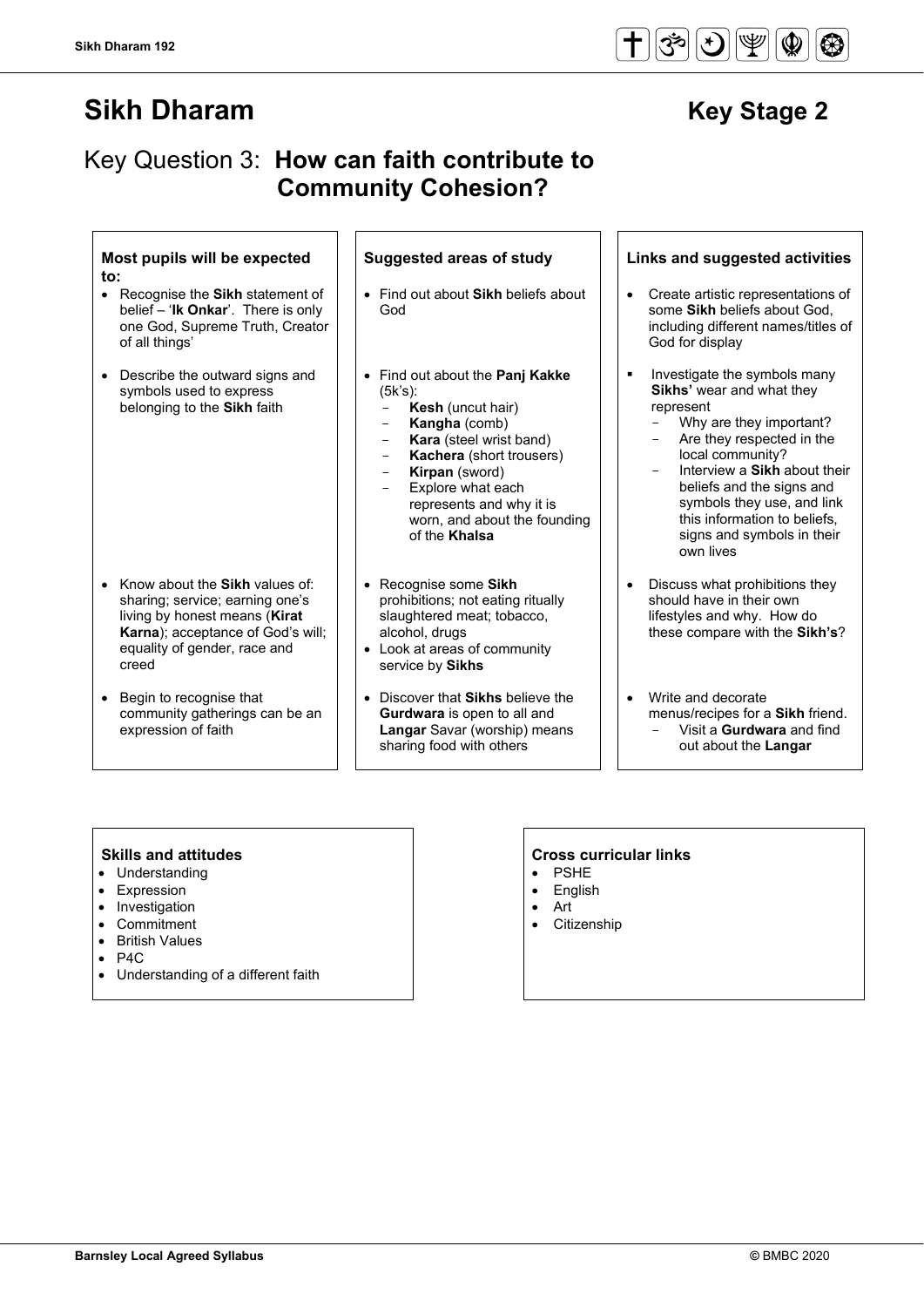# Key Question 4: **Why are some times special?**

| Most pupils will be expected<br>to:<br>Recognise and describe some<br>'special' Sikh ceremonies | <b>Suggested areas of study</b><br>Describe the meaning of the word<br>ceremonies and list those they<br>know (from any faith). Investigate<br>the Sikh ceremonies:<br>Naming<br>Amrit<br>Marriage<br>Death     | Links and suggested activities<br>Talk about recent celebrations of<br>their own eg a birthday.<br>Describe the similarities and<br>differences between this<br>celebration and a religious<br>celebration<br>Find out how Sikhs<br>celebrate festivals and<br>ceremonies and make<br>some of the artefacts<br>connected with them for<br>display |
|-------------------------------------------------------------------------------------------------|-----------------------------------------------------------------------------------------------------------------------------------------------------------------------------------------------------------------|---------------------------------------------------------------------------------------------------------------------------------------------------------------------------------------------------------------------------------------------------------------------------------------------------------------------------------------------------|
| Recognise and describe the Sikh<br>$\bullet$<br>holy days - Gurpurbs and Melas                  | • Discover the traditions for<br>marking:<br>The birthdays of Guru Nanak<br>and Guru Gobind Singh<br>The martyrdom of Guru<br>-<br>Arjan and Guru<br>Tegh<br><b>Bahadur</b><br><b>Baisakhi</b><br><b>Diwali</b> | Design a poster to illustrate the<br>significance of a Sikh<br>festival/Holy Day                                                                                                                                                                                                                                                                  |

- Investigation
- Understanding of a different faith

- Art
- English
- PSHE
- DT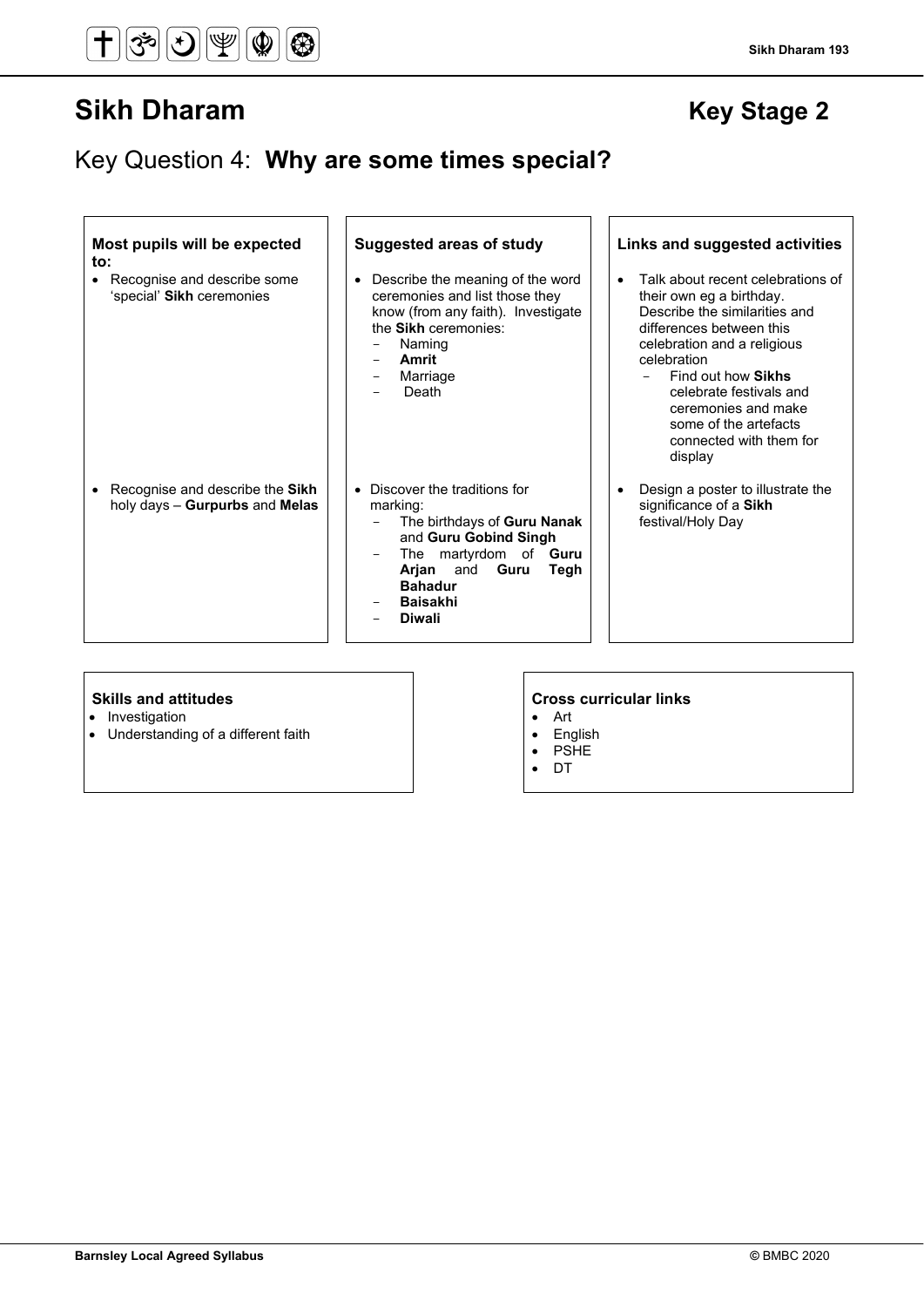## Key Question 5: **What can be learnt from the lives of significant people of faith?**

#### **Most pupils will be expected to:**

• Recognise some of the stories about the ten **Gurus**

- Describe why the **Gurus** are important to **Sikhs** and what kind of examples they set
- Make links with people they find inspiring

- Research the ten **Gurus** and feedback through – written, oral or dramatic representation:
	- **Guru Nanak: the founder** - **Guru Arjan**: the first **Sikh**
	- martyr - **Guru Har Gobind**:
	- remembered at Diwali for helping to have prisoners released
	- **Guru Tegh Bahadur**: also martyred
- Explore and investigate how the **Gurus'** stories teach and inspire **Sikhs**
- Describe the qualities they would look for in an inspiring leader or role model and link this with **Sikh** responses to stories about the ten **Gurus**

#### **Suggested areas of study Links and suggested activities**

Read or watch a video about the ten **Gurus** and respond in a variety of creative ways eg:

- Oral or written news reports
- **Drama**
- Re-enact key moments;
- **Artwork**
- Discuss martyrdom Is there anything they consider is worth dying for? Why?
- Talk about the people they find inspiring, and what special qualities they have, making links with the qualities of some of the **Gurus**

- Investigation
- Interpretation
- P4C
- SMSC
- Understanding of a different faith

- English
- Drama
- PSHE • Art
- 

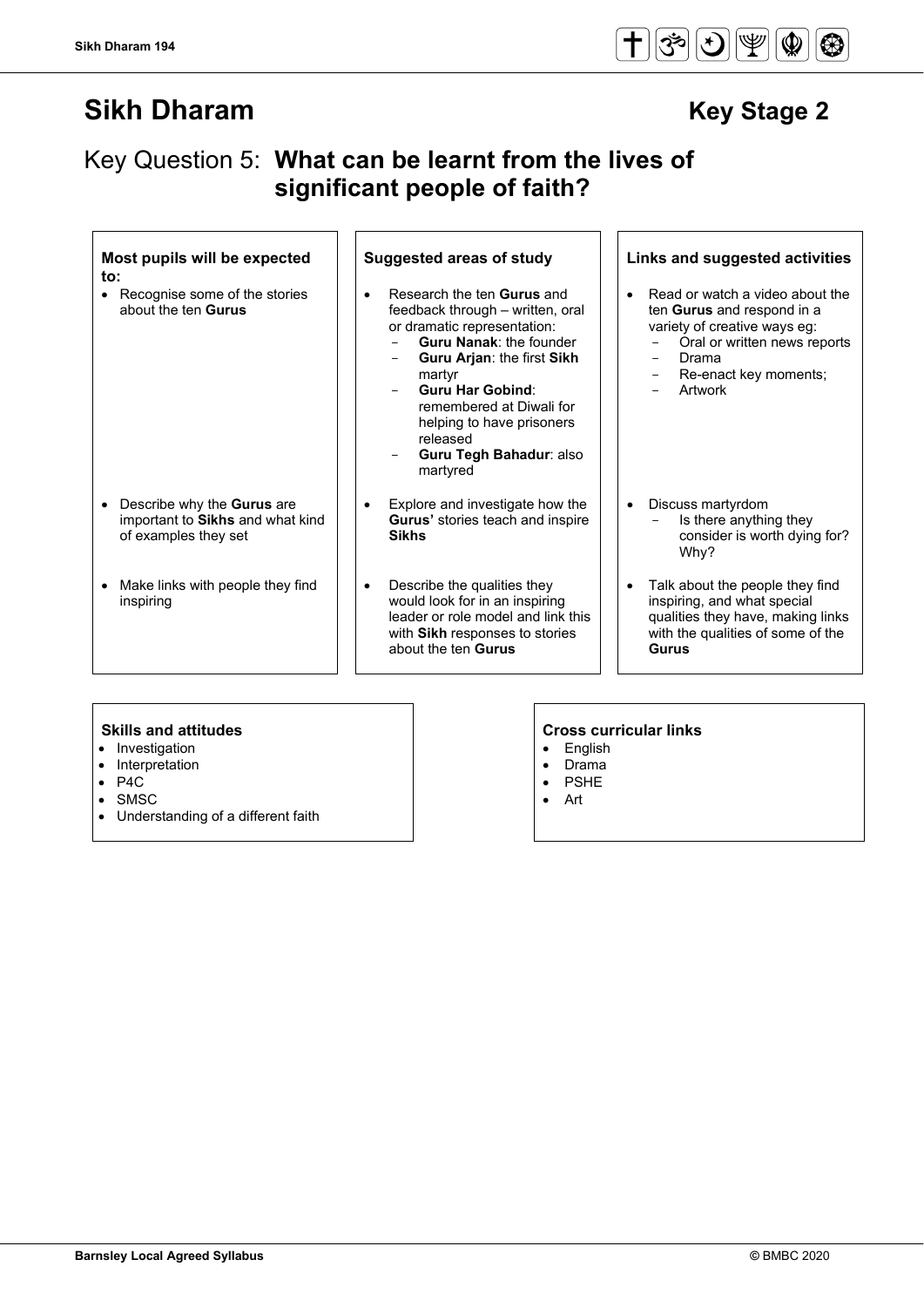#### **Sikh Dharam 195**

## Key Question 6: **How do I and others feel about life and the universe around us?**

| Most pupils will be expected<br>to:<br>Describe some Sikh beliefs and<br>teachings about equality,<br>tolerance and service | <b>Suggested areas of study</b><br>Learn about these dimensions<br>$\bullet$<br>of a Sikh life:<br>Nam Japna<br><b>Kirat Karni</b><br><b>Vand Chhakna</b>                                                               | Links and suggested activities<br>Read stories about Guru<br>$\bullet$<br><b>Nanak's trip to the market, the</b><br>two villages (equality) and<br>Maharaja Ranjit-Singh<br>(tolerance and equality), <b>Bhai</b><br>Kanahya (equality, service and<br>tolerance)<br>Create artwork or drama<br>$\bullet$<br>presentations of stories (NB. No<br>one should portray the Guru -<br>but they may read his words) |
|-----------------------------------------------------------------------------------------------------------------------------|-------------------------------------------------------------------------------------------------------------------------------------------------------------------------------------------------------------------------|----------------------------------------------------------------------------------------------------------------------------------------------------------------------------------------------------------------------------------------------------------------------------------------------------------------------------------------------------------------------------------------------------------------|
| Be aware of shared rights and<br>responsibilities                                                                           | Examine different rules in<br>$\bullet$<br>various contexts eg school,<br>sports, board-games                                                                                                                           | Discuss ways in which they<br>themselves might serve others:<br>Individually;<br>As a class<br>As a school<br>Locally<br>Globally                                                                                                                                                                                                                                                                              |
| Be aware of injustice between<br>$\bullet$<br>nations                                                                       | Look at global events and<br>$\bullet$<br>campaigns:<br>Live Aid/Live 8<br>The Trade Justice<br>Movement<br><b>Make Poverty History</b><br>$\qquad \qquad -$<br>Campaign<br>Climate Change Campaign<br>(Greta Thunberg) | Investigate global examples of<br>equality and inequality eg the<br>Fair Trade movement, and<br>discuss how a Sikh might<br>respond to both the issues and<br>some of the work which people<br>are doing in this area                                                                                                                                                                                          |

- Investigation
- Analysis
- P4C
- Understanding of a different faith
- British Values

- Drama
- Art
- English<br>• PSHE
- PSHE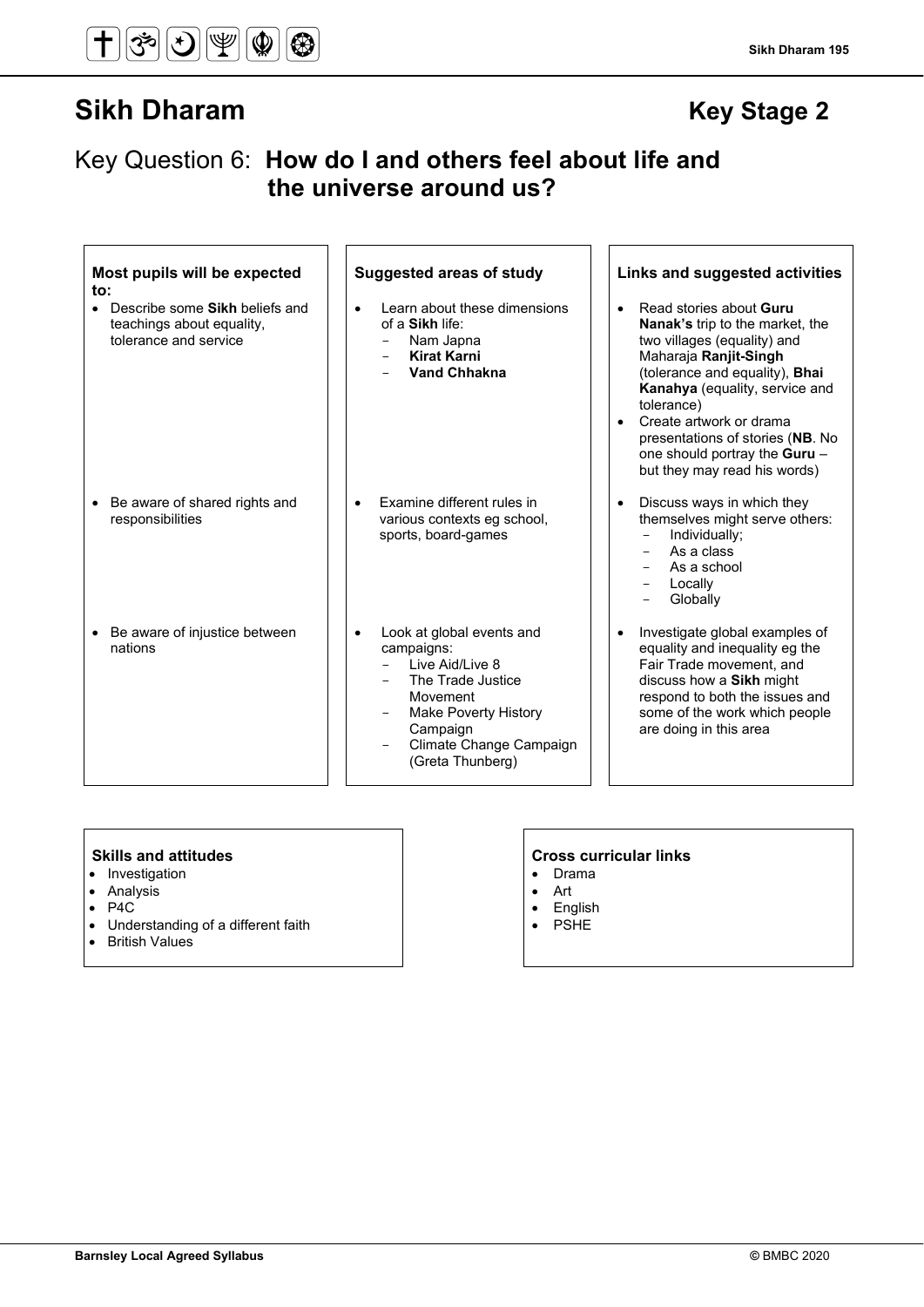# Key Question 1: **Why are these words special?**

#### **Most pupils will be expected to:**

- Demonstrate understanding of how and why the **Guru Granth Sahib** is given the same significance as a human **Guru**
- Describe and explain the impact of the **Guru Granth Sahib** on **Sikhs** today
- Read and think about the **Mool Mantar** and the way it describes beliefs about God

#### **Suggested areas of study Links and suggested activities**

• Research how the **Guru Granth Sahib** is treated

**Skills and attitudes Cross curricular links**

- **English**
- ICT
- PSHE

#### • Investigation

- **Understanding**
- Evaluation
- **Philosophy**

### **Websites and Publications**

- Useful Sikh websites (KS1, 2 and 3) please see page 207
- Useful Sikh publications (KS1, 2 and 3) please see page 205
- Acronyms used within this section please see page 205



Sikh links with the teachings of Muslims and Hindus. (Use [www.sikhs.org](http://www.sikhs.org/) to investigate and

• Diary account of a story of **Guru Nanak** (as seen by one of his

• Conversation with a **Sikh** about the compiling of the **Guru** 

• Leaflet/poster explaining to non-Sikhs how the **Guru Granth Sahib** is to be treated and why Speech to persuade the people **Guru Nanak** met that God is without enmity, and they should

• Explanation and persuasion based on the story of the founding of the **Khalsa**

analyse)

followers)

be too

**Granth Sahib**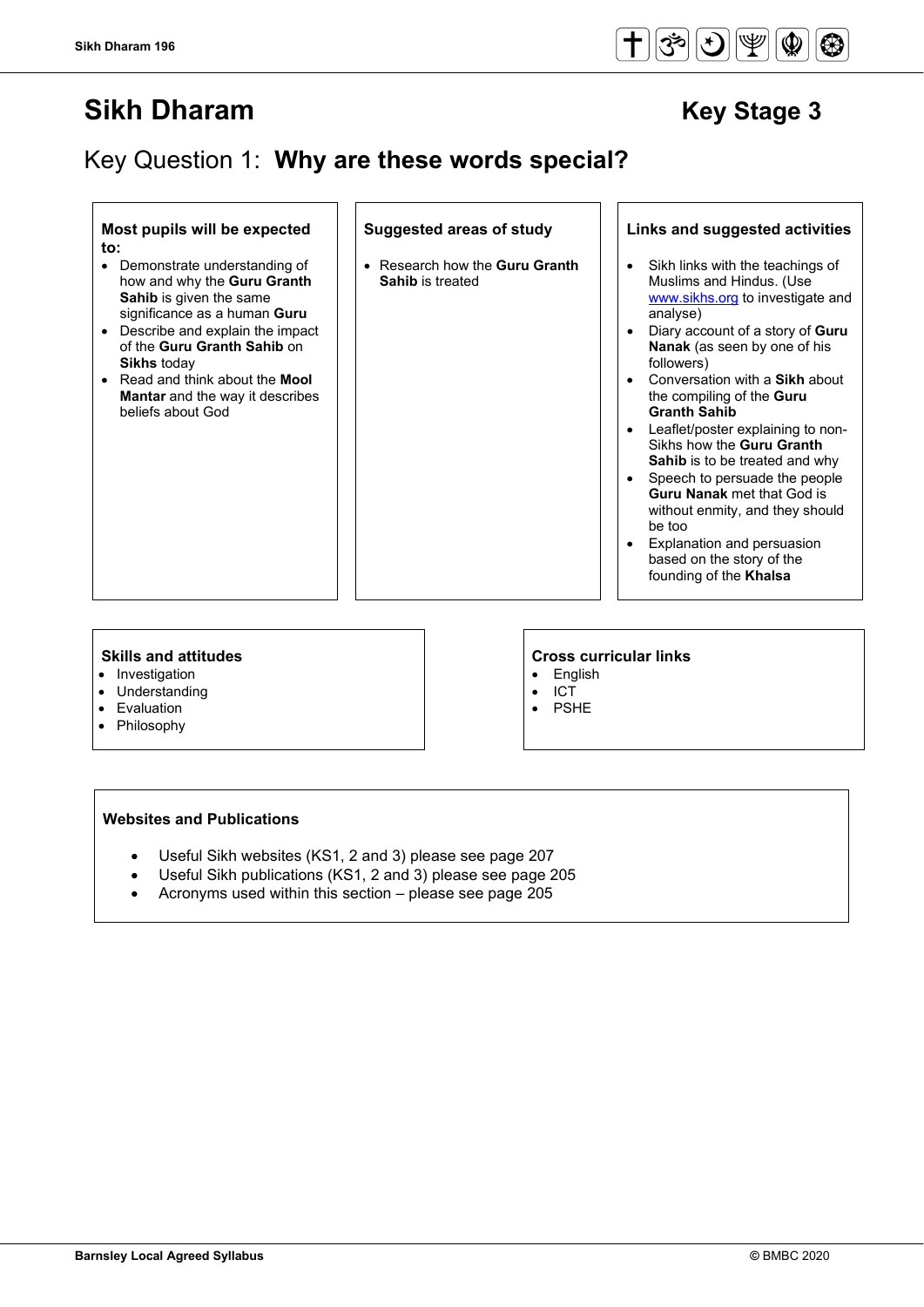# Key Question 2: **Why are some places special?**

| Most pupils will be expected<br>to:                                                                                                                                                                                 | <b>Suggested areas of study</b>                                                                                                                                                                                                                                                                                                                   | Links and suggested activities                                                                                                                                                                                                                                                                                                                                                                                                                                                                                                                                                           |
|---------------------------------------------------------------------------------------------------------------------------------------------------------------------------------------------------------------------|---------------------------------------------------------------------------------------------------------------------------------------------------------------------------------------------------------------------------------------------------------------------------------------------------------------------------------------------------|------------------------------------------------------------------------------------------------------------------------------------------------------------------------------------------------------------------------------------------------------------------------------------------------------------------------------------------------------------------------------------------------------------------------------------------------------------------------------------------------------------------------------------------------------------------------------------------|
| • Analyse the key role played by<br>the Gurdwara in the life of a Sikh<br>Be aware of the role played by<br>a Sikh Granthi and identify<br>the qualities that would be<br>needed to fulfil this role<br>effectively | • Link the key features of a<br>Gurdwara and Sikh worship to<br>some main beliefs, eg in God,<br>equality<br>Investigate why there are often<br>pictures of the Gurus and<br>models of the Golden Temple<br>in British Gurdwaras<br>The most famous <b>Gurdwara</b> -<br>its place in Sikh life and<br>thinking. The Golden Temple<br>at Amritsar | Leaflet 'What to expect and how<br>to behave when visiting a<br>Gurdwara'<br>Model making: design a new<br>$\bullet$<br><b>Gurdwara</b> for Barnsley<br>The importance and limits of a<br>$\bullet$<br>set place of worship - Essay<br>title: Guru Nanak taught that<br>pilgrimage was worthless without<br>right living. Visit a Gurdwara<br>(real or virtual using ICT)<br>- Ask questions of visiting<br>speakers.<br>Use a search engine or the<br>$\bullet$<br>census web-site to find out about<br>Sikhs in Britain and the region<br>• Picture from memory using<br>Gurdwara plan |
| Evaluate the importance of<br>$\bullet$<br>historically significant Gurdwaras                                                                                                                                       | • Compare concepts of pilgrim,<br>tourist and traveller                                                                                                                                                                                                                                                                                           | • Diary of a pilgrim, use a thesaurus<br>and glossary to expand<br>vocabulary<br>Search for images of the Golden<br>Temple. Select four which best<br>represent its importance to<br><b>Sikhs</b><br>- Analysis of different religious<br>sites round the world that attract<br>millions                                                                                                                                                                                                                                                                                                 |
| • Explain and evaluate why<br>Amritsar is important for Sikhs<br>as a place of pilgrimage                                                                                                                           |                                                                                                                                                                                                                                                                                                                                                   | The role of 'special places' in<br>making a coherent shared<br>experience in the Sikh<br><b>Dharam</b><br>Virtual tour of a <b>Gurdwara</b> .<br>$\bullet$<br>Create a piece of writing<br>$\bullet$<br>discussing Langar and equality                                                                                                                                                                                                                                                                                                                                                   |
|                                                                                                                                                                                                                     | The significance and values of the<br>practice of Langar - free kitchen                                                                                                                                                                                                                                                                           | The values associated with Sikh<br>$\bullet$<br>Langar $(?)$<br>God's nameless and eternal<br>$\sim$<br>grace and truth<br>Equality for all who worship                                                                                                                                                                                                                                                                                                                                                                                                                                  |

- Investigation
- Evaluation
- Analysis
- Philosophy

- English
- Geography
- ICT
- PSHE
- DT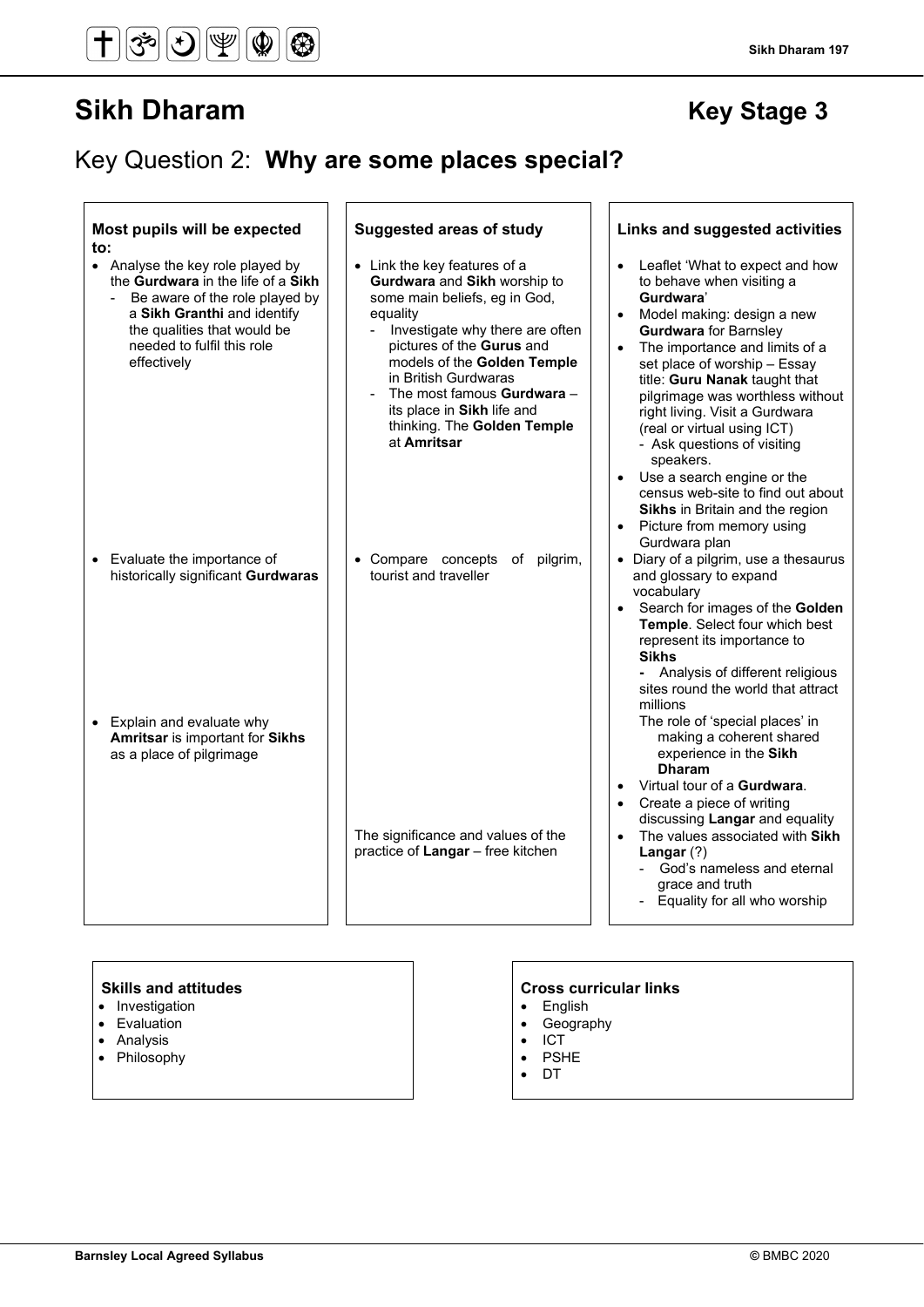$|\mathfrak{G}|$ 

 $|\mathfrak{F}|$ 

 $|\Psi$ 

 $\circledcirc$ 

 $\circledast$ 

## Key Question 3: **How can faith contribute to Community Cohesion?**

| Most pupils will be expected<br>to:                                                                                                                                                                | <b>Suggested areas of study</b>                                                                                        | Links and suggested activities                                                                                                                                                                                                                                                                                                                                                                                                                                                                                                                                                               |
|----------------------------------------------------------------------------------------------------------------------------------------------------------------------------------------------------|------------------------------------------------------------------------------------------------------------------------|----------------------------------------------------------------------------------------------------------------------------------------------------------------------------------------------------------------------------------------------------------------------------------------------------------------------------------------------------------------------------------------------------------------------------------------------------------------------------------------------------------------------------------------------------------------------------------------------|
| • Analyse the role and work of<br>organisations such as Khalsa<br>Aid                                                                                                                              | • Research the work of a Sikh<br>charity                                                                               | Work of a Sikh charity,<br>$\bullet$<br>researched and findings<br>presented as a PowerPoint<br>presentation or illustrated<br>speech, intellectual, manual and<br>material examples of<br>Sewa/service                                                                                                                                                                                                                                                                                                                                                                                      |
| Understand the concept of Sewa<br>$\bullet$<br>(service)                                                                                                                                           | • Investigate Sikh community life,<br>inter-faith involvements                                                         | 'Religion does not consist in<br>mere words. Whoever looks on<br>all people as equals is religious'<br>How do Sikhs express this belief<br>in action?<br>Speakers (possibility of using<br>$\overline{\phantom{a}}$<br>parents here?)                                                                                                                                                                                                                                                                                                                                                        |
| Show understanding that Britain<br>is a multi-faith society and that<br>this carries some benefits                                                                                                 | Examine how Sikhs are portrayed<br>in the UK today, look at the media                                                  | Investigate famous Sikhs who<br>$\bullet$<br>have contributed to community<br>cohesion                                                                                                                                                                                                                                                                                                                                                                                                                                                                                                       |
| • Understand the significance of<br>the $(5Ks)$                                                                                                                                                    | • Analyse their own views on Sikh<br>standpoints, eg towards alcohol,<br>money and business, sexuality in<br>the media | http://www.khalsaaid.org<br>$\bullet$                                                                                                                                                                                                                                                                                                                                                                                                                                                                                                                                                        |
| Make links between how religious<br>$\bullet$<br>people express their belief in God<br>and the ways in which they live<br>their lives                                                              | I believepupils create and<br>$\bullet$<br>express their own creed, making<br>comparisons with Sikh belief             | Letter/booklet for the<br>$\bullet$<br>headteacher outlining what<br>provision is needed within school<br>for Sikh pupils (ICT). See<br>www.sikhkids.com                                                                                                                                                                                                                                                                                                                                                                                                                                     |
| Evaluate their own commitments:<br>$\bullet$<br>What am I committed to?<br>How committed am I?<br>$\sim$<br>Evaluate the term 'commitment'<br>and apply this to the daily life of a<br><b>Sikh</b> | The impact of a definite moral<br>code on Sikh communities                                                             | Plan a prayer room for a major<br>airport, suitable for Sikhs and<br>others (inter-faith issues)<br>Can you write your own 'code for<br>$\bullet$<br>living'?<br>Compare and contrast your<br>own life with that of a Sikh<br>teenager. (See<br>www.bbc.co.uk/religion)<br>- Use of artefacts/photo<br>packs/speakers, videos and<br>link to the meaning of the 5Ks<br>"The world is a garden, the Lord<br>is its gardener, cherishing all,<br>none neglected" (Guru Granth<br>Sahib).<br>So how should Sikhs treat<br>the natural world?<br>Videos/speakers/use of<br>Internet for research |

- Investigation
- Analysis
- Critical thinking
- Reflective learners
- Philosophy
- British Values

#### **Skills and attitudes CRS CRS CRS CRS CRS CRS CRS CRS CRS CRS CRS CRS CRS CRS CRS CRS CRS CRS CRS CRS CRS CRS CRS CRS CRS CRS CRS CRS CRS CRS CRS CRS CRS**

- ICT
- English
- PSHE
- DT
- **Citizenship**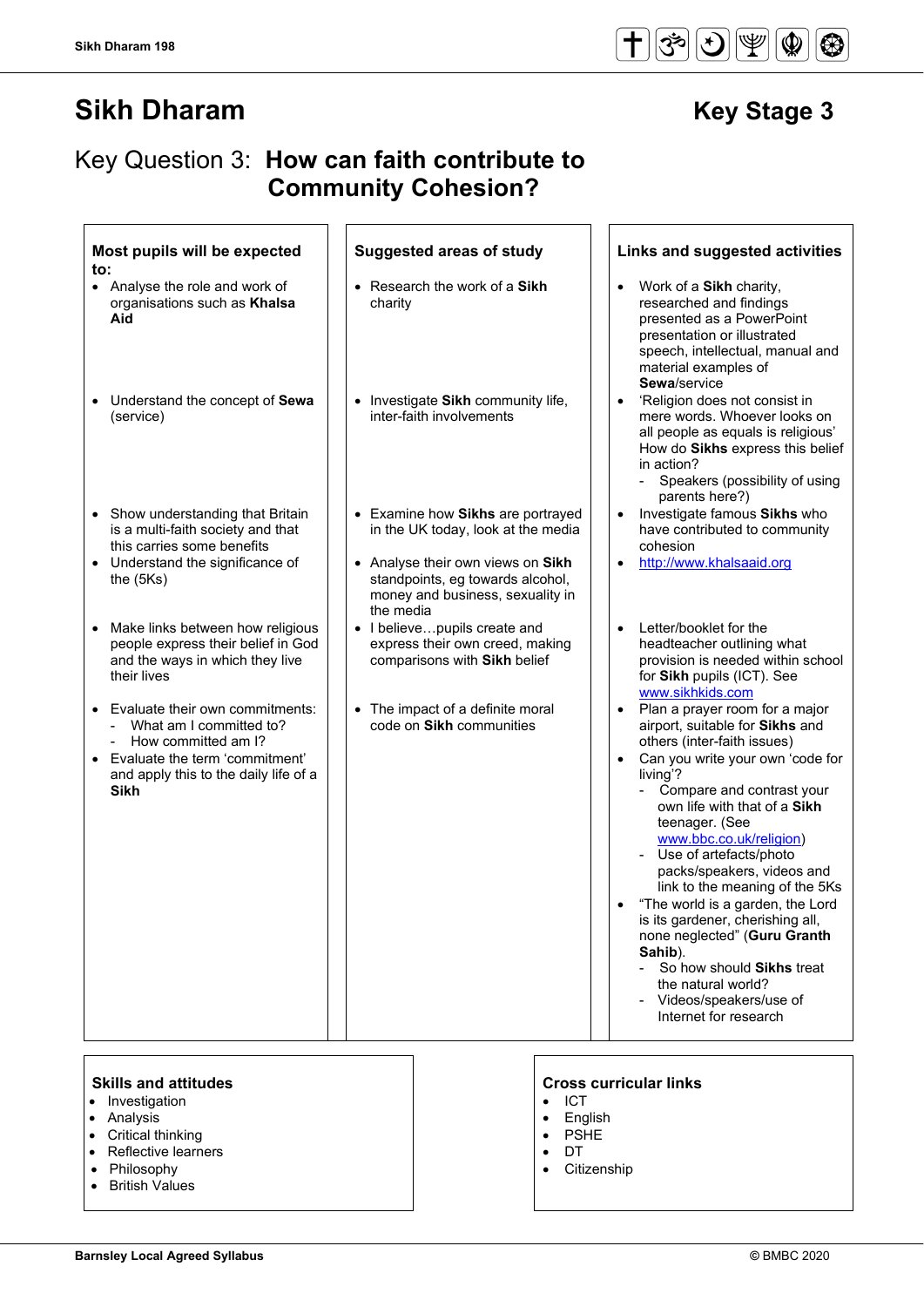#### **Sikh Dharam 199**

# Key Question 4: **Why are some times special?**

| Most pupils will be expected<br>to:                                                                           | <b>Suggested areas of study</b>                                                                                                                                   | Links and suggested activities<br><b>Sikh</b> calendar, See                                                                                                                                                                                                          |
|---------------------------------------------------------------------------------------------------------------|-------------------------------------------------------------------------------------------------------------------------------------------------------------------|----------------------------------------------------------------------------------------------------------------------------------------------------------------------------------------------------------------------------------------------------------------------|
| • Analyse own celebrations<br>(religious and secular)                                                         | • The nature of religious festivals:<br>the parts played by stories, food,<br>discipline, giving, community<br>worship and other general<br>features of festivals | www.interfaithcalendar.org                                                                                                                                                                                                                                           |
| • Explain what happens at key<br><b>Sikh festivals and why</b>                                                | <b>Guru Nanak's Birthday</b>                                                                                                                                      | Diary extracts/letters related to<br><b>Baisakhi</b><br>Comparison with other<br>festivals<br>- Video/speaker                                                                                                                                                        |
| • Explain the meaning of the<br>symbolism involved in Sikh<br>festivals and the link to key<br><b>beliefs</b> | • Sikh celebrations and stories at<br><b>Divali</b> – the similarities and<br>differences to Hindu celebrations                                                   | Compare Sikh Festivals to New<br>Year, my own birthday or the FA<br><b>Cup Final</b><br>- Why do religious festivals<br>endure and focus life for so<br>many millions?<br>Analyse all that is involved in<br>hosting a festival<br>Organise a special<br>celebration |

- Investigation
- Evaluation
- Analysis
- Philosophy

#### **Skills and attitudes Cross curricular links**

- English
- Art
- PSHE
- ICT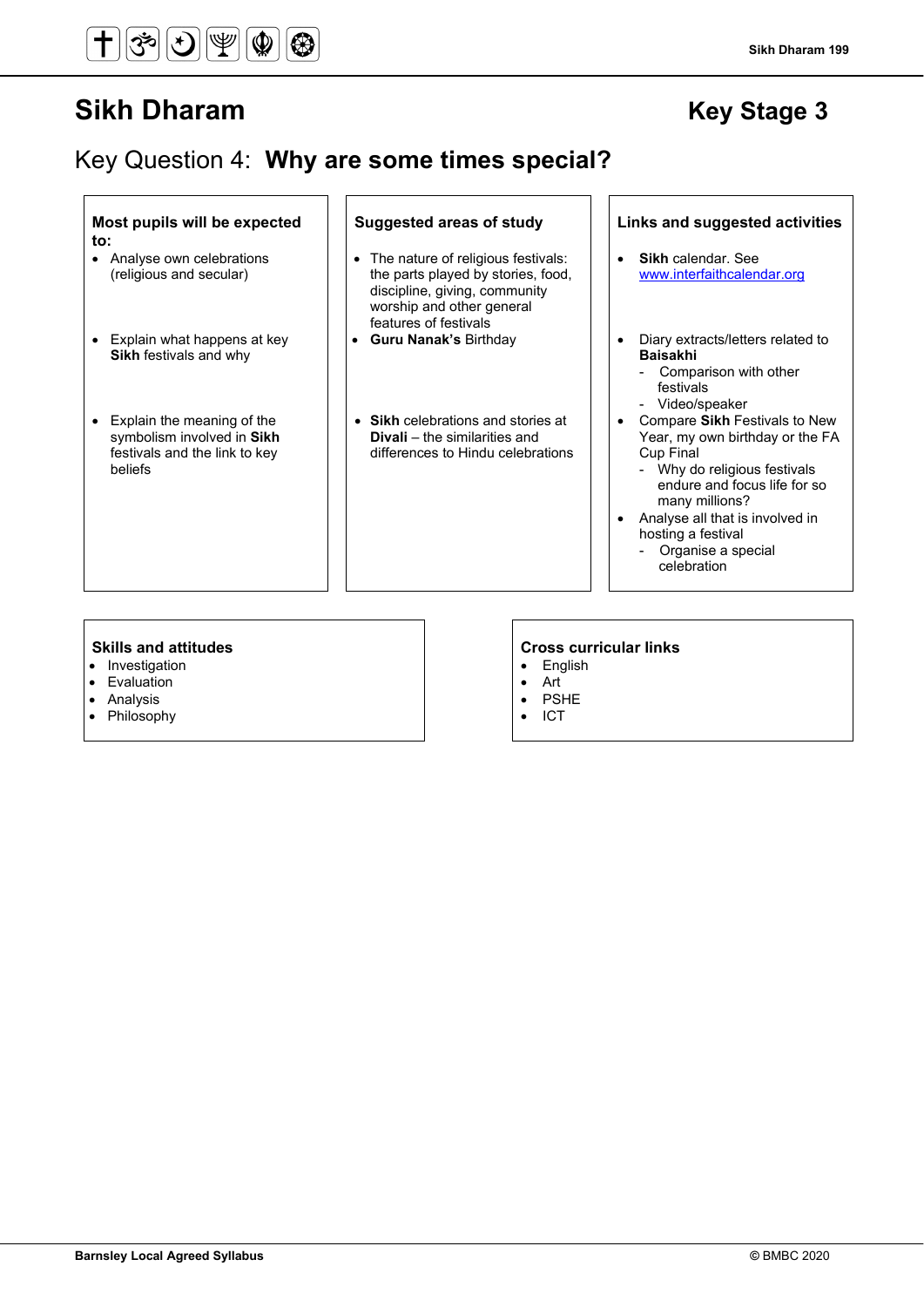# Key Question 5: **What can be learnt from the lives of significant people of faith?**

| Most pupils will be expected<br>to:                                                                                                                                                                                                                                                     | <b>Suggested areas of study</b>                                                                                                      | Links and suggested activities                                                                                                                                            |
|-----------------------------------------------------------------------------------------------------------------------------------------------------------------------------------------------------------------------------------------------------------------------------------------|--------------------------------------------------------------------------------------------------------------------------------------|---------------------------------------------------------------------------------------------------------------------------------------------------------------------------|
| Interpret the key events, and<br>explain the impact of these<br>events, in the life of Guru Nanak<br>Analyse and evaluate the<br>qualities shown by Guru<br>Nanak and his key role in the<br><b>Sikh Dharam</b><br>Explain why Guru Nanak is<br>an exemplar of faith for Sikh<br>people | • Life of Guru Nanak especially his<br>experience of God, the Guru<br>Granth Sahib, and his key<br>teachings                         | Create a storyboard of Guru<br>Nanak's visit to Heaven                                                                                                                    |
| Reflect critically on the<br>understanding that we are all<br>influenced by individuals and<br>society                                                                                                                                                                                  | • Famous Sikhs: How has being a<br>Sikh affected their lives?                                                                        | Analysing the role of leaders in<br>comparing how the Guru's role<br>in the Sikh Dharam is similar<br>to/different from the role of the<br>Buddha or of Jesus of Nazareth |
| Investigate the lives and<br>$\bullet$<br>influences of some key Sikhs<br>today                                                                                                                                                                                                         | • Express answers to questions<br>such as:<br>What/who influences my life?<br>Why?<br>What can I learn from these<br>Sikh exemplars? | Internet<br>- ICT<br>Library<br>www.sikhkids.com                                                                                                                          |
|                                                                                                                                                                                                                                                                                         |                                                                                                                                      | Pupil's own qualities and<br>similarities to Sikh beliefs.<br>What would they like to be<br>remembered for and why?                                                       |
| <b>Skills and attitudes</b>                                                                                                                                                                                                                                                             |                                                                                                                                      | <b>Cross curricular links</b>                                                                                                                                             |

- Investigation
- Evaluation
- Commitment
- Critical thinking
- **Philosophy**
- Self-understanding.

- English
- ICT
- PSHE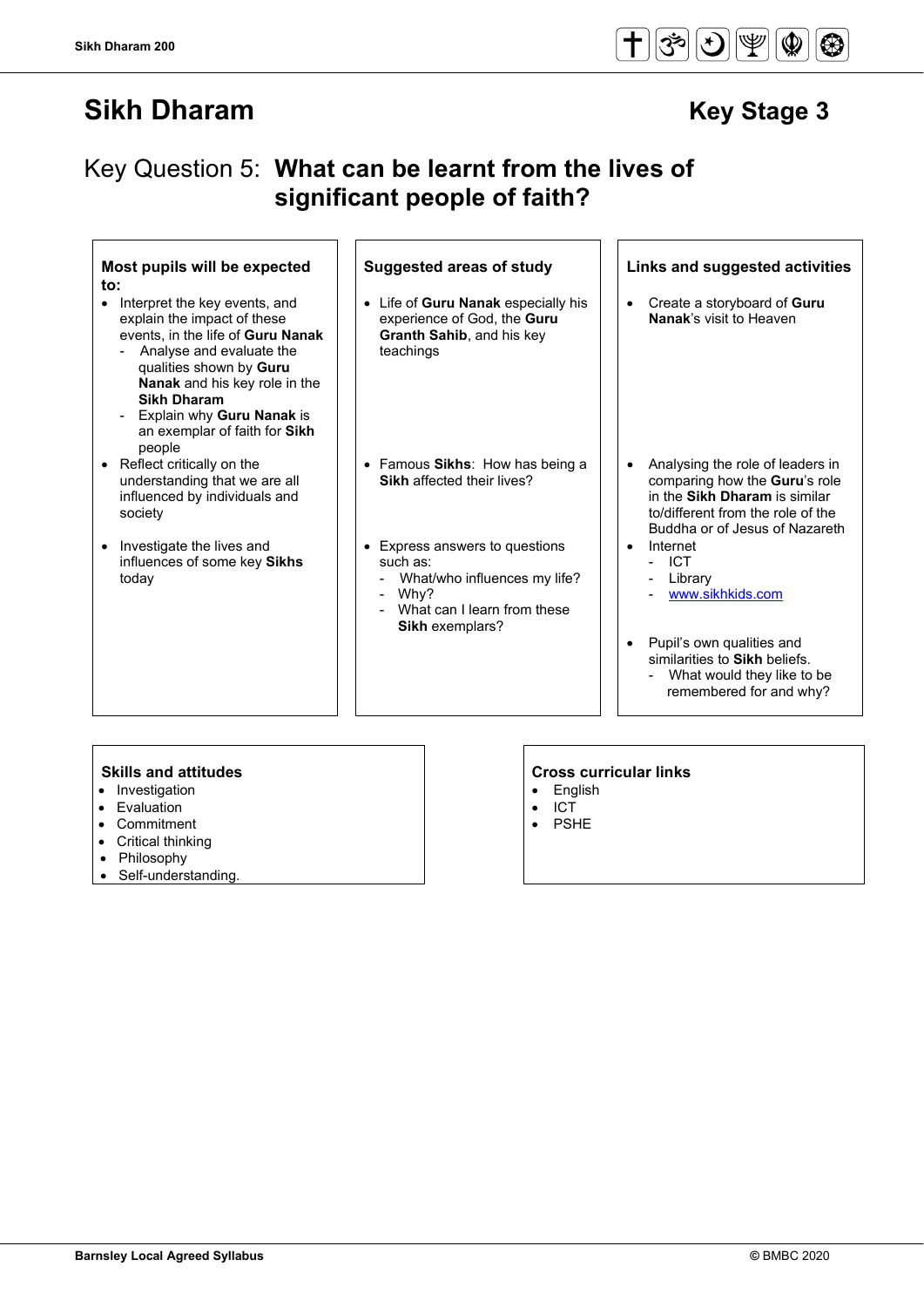## Key Question 6: **How do I and others feel about life and the universe around us?**

| Most pupils will be expected<br>to:                                                                                                                                                                                                   | <b>Suggested areas of study</b>                                                                                                                                                                                                                                                          | <b>Links and suggested activities</b>                                                                                                                                                                                                                                                                                                                                                                                                                                                                                  |
|---------------------------------------------------------------------------------------------------------------------------------------------------------------------------------------------------------------------------------------|------------------------------------------------------------------------------------------------------------------------------------------------------------------------------------------------------------------------------------------------------------------------------------------|------------------------------------------------------------------------------------------------------------------------------------------------------------------------------------------------------------------------------------------------------------------------------------------------------------------------------------------------------------------------------------------------------------------------------------------------------------------------------------------------------------------------|
| • Consider the impact of Sikh<br>belief that God is benevolent, not<br>incarnated, merciful, and the<br>Name of God is Eternal Truth<br>Begin to interpret some<br>philosophical arguments for<br>and against the existence of<br>God | • Learn about some arguments for<br>God's existence, and the<br>criticisms which may be made of<br>them eq<br>- Is God the designer of the<br>world?<br>What is the meaning of the<br>sense of the presence of God<br>in Sikh experience (including<br>the experience of Guru<br>Nanak)? | Find out what some Sikhs have<br>said about the existence of God.<br>and what criticisms may be<br>made of their arguments. This to<br>focus particularly on the spiritual<br>experience of God's presence                                                                                                                                                                                                                                                                                                             |
| Interpret the story of Guru<br>$\bullet$<br>Nanak's visit to the Court of God                                                                                                                                                         | • Consider the idea that 'God's light<br>is contained in the heart of each<br>person'<br>- Consider the immanence of<br>God in Sikh understanding                                                                                                                                        | Clarify their understanding of the<br>words: God, Atheist, Agnostic,<br>Theist, and Sikh<br>- Create a display of two<br>halves:<br>1. God might exist;<br>2. God might not exist<br>Organise a class survey to<br>find out the percentage of<br>atheists, agnostics and theists<br>in the group and hold a class<br>debate about the evidence for<br>and against the existence of<br>$God - a good title might be$<br>"This house believes that we<br>have a beautiful world, so<br>there must be a wonderful<br>God" |
| Evaluate their own beliefs and<br>$\bullet$<br>experience regarding the<br>existence and nature of God                                                                                                                                | • Express their own views about<br>questions about God, and the<br>reasons they hold these views                                                                                                                                                                                         | Draw a mindmap of what affects<br>$\bullet$<br>us emotionally<br>Reflect on their own beliefs and<br>experiences of the existence and<br>nature of God and express them<br>creatively                                                                                                                                                                                                                                                                                                                                  |
| Evaluate/analyse how death is<br>marked and understand why. (Be<br>aware these rituals may raise<br>some questions in a non-Sikh<br>society)                                                                                          | • Death ceremonies and key<br>beliefs about reincarnation                                                                                                                                                                                                                                | Key beliefs about death and how<br>these are clearly shown in the<br>rituals/practices.                                                                                                                                                                                                                                                                                                                                                                                                                                |

- Investigation
- Interpretation
- Evaluation
- Self-understanding
- Philosophy

- English
- PSHE
- Art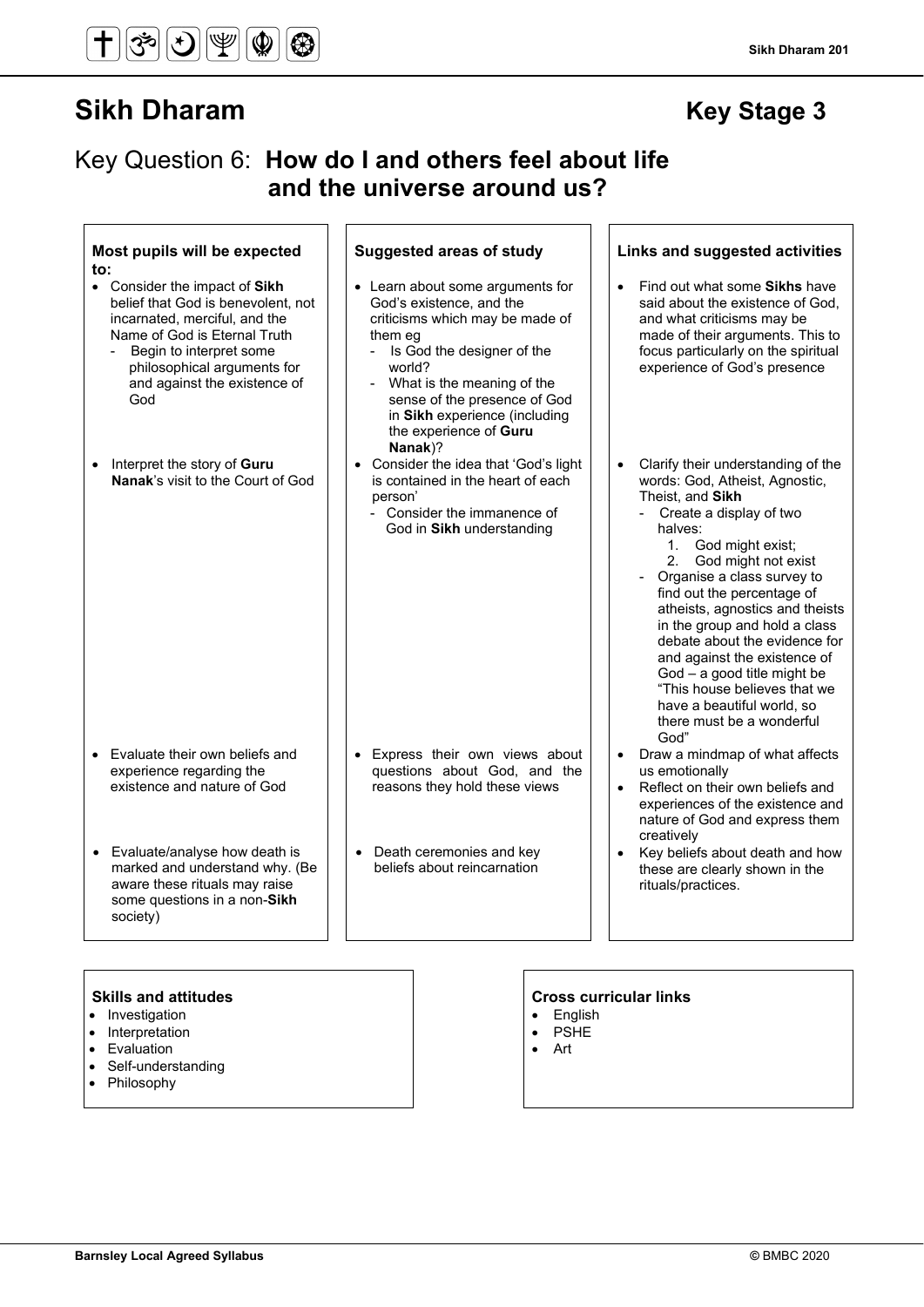# **Sikh Dharam**

# **Key Stages 1, 2 and 3**

### **Useful websites**

A Google search **BBC Bitesize Sikhism** accesses the following websites:

- KS1 Religious Education class clips (Sikh celebration and worship, The Gurdwara etc).
- KS2 Religious Studies 3 learner guides and 13 class clips (Sikh food and turban tying etc).
- KS2 Religious Studies 3 learner guides and 13 class clips (Who was Guru Nanak? What is Vaisakhi? etc).
- What is Sikhism? KS2 (What do Sikhs believe, The Five Ks, Martial arts etc)
- KS3 Religious Studies (Sikh beliefs and worship etc).
- Edugas  $GCSE (The nature of human life, The Khalsa etc).$

Related searches include – sikhism facts, sikhism gcse, sikh

A Google search **Facts for Kids Sikhism** accesses the following websites:

- Sikhism for KS1 and KS2 children Top 10 facts and time line etc.
- Sikhism for Children Primary Homework Help for Kids Who is the founder of Sikhism? etc.
- Sikhism Facts for Kids Beliefs, God, Salvation, Vaisakhi etc.
- 18 Fascinating Facts about Sikhism The concept of God, The making of the Khalsa etc.

Related searches include – key facts about sikhism, 20 facts about sikhism, sikhism facts for year 7s, sikhism fun facts etc.

Other useful websites include:

- RE Today (Various Primary resources) [www.shop.retoday.org.uk/resources-for-teaching-sikhism](http://www.shop.retoday.org.uk/resources-for-teaching-sikhism)
- True Tube Vaisakhi (a tour of Ramanjot's Gurdwara); The Sikh Naming Ceremony (Sikh names usually have special meanings). [www.truetube.co.uk/sikh](http://www.truetube.co.uk/sikh)
- Twinkl (account required) Sikhism Primary Resources (Festivals and celebrations, Places of Worship worksheet, etc). [www.twinkl.co.uk](http://www.twinkl.co.uk/)

NB Websites above correct at time of publication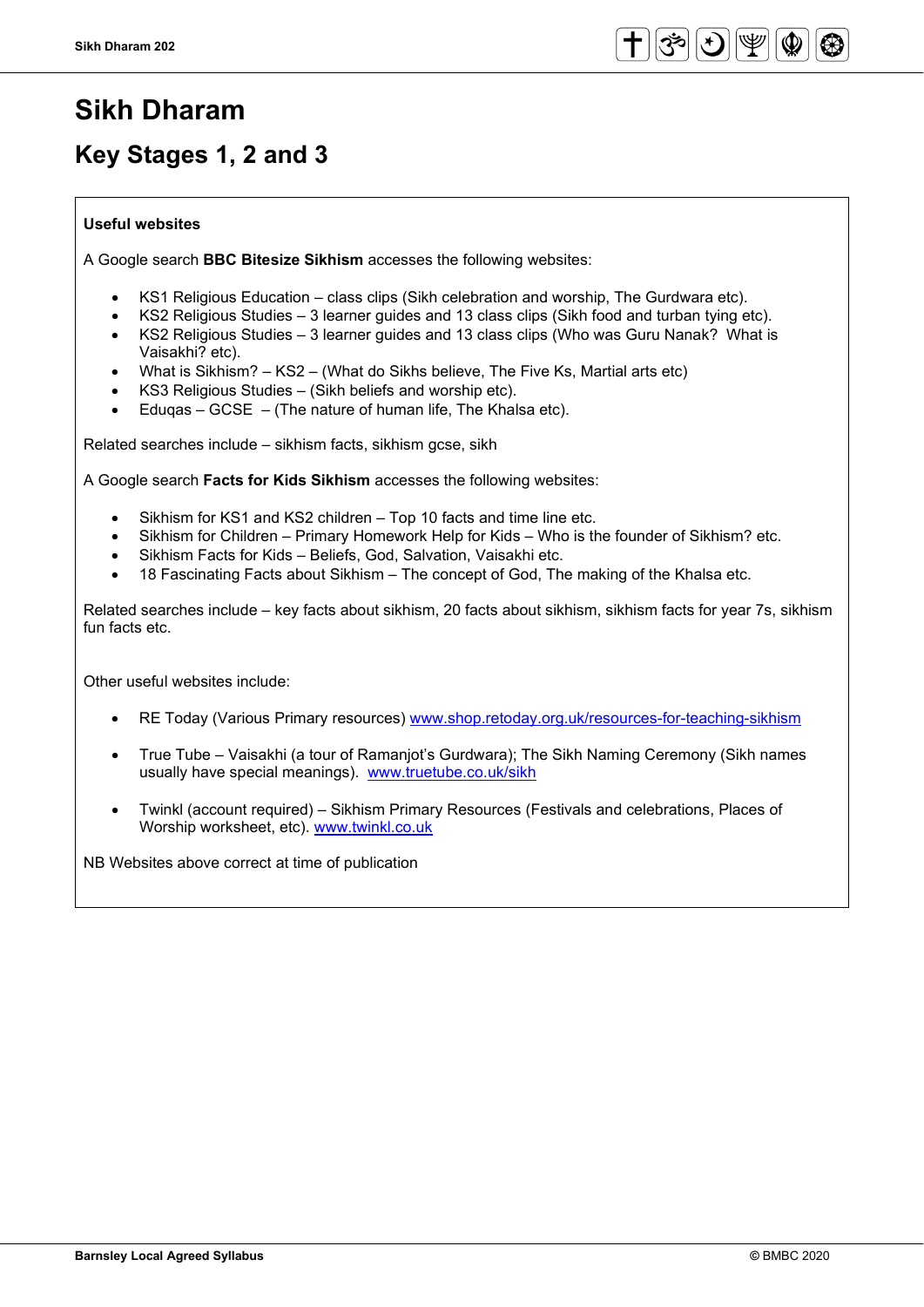# **Key Stages 1, 2 and 3**

### **Useful publications**

- Times to Remember The Birthday to Celebrate A Story of Guru Nanak (KS1 Big Book) Religious and Moral Education Press.
- Start-up Religion Visiting a Gurdwara (KS1/2) Evans Bros. Ltd.
- Celebrations Baisakha (KS1/2) Heinemann
- Our Culture Sikh (KS1/2) Franklin Watts.
- My Community (KS1/2) Franklin Watts.
- Let's Find Out About Sikh Gurdwaras (KS1/2) Raintree.
- My Life, My Religion Sikh Granthi (KS1/2) Franklin Watts
- Stories from the Faiths The Milk and the Jasmine Flower (KS1/2) QED Publishing.
- Where we Worship Sikh Gurdwara (KS1/2) Franklin Watts.
- Everyday Religion My Sikh Life (KS1/2) Hodder Wayland.
- Places of Worship Sikh Gurdwara (KS2) Heinemann Library.
- World of Faiths Sikhism (KS2/3) QED Publications.
- Introducing Religions Sikhism (KS2/3) Heinemann.
- Storyteller Sikh Stories (KS2/3) Evans Bros.Ltd.
- A Year of Festivals Sikh Festivals (KS2/3) Franklin Watts.
- Communities in Britain Sikhs (KS2/3) Franklin Watts.
- Religion in Focus Sikhism (KS2/3) Franklin Watts.
- Holy Places The Golden Temple (KS2/3) Heinemann Library.
- Religions of the World Sikhism (KS2/3) Wayland.
- Step-up Religion How do Hindus and Sikhs Celebrate Divali? (KS2/3) Evans Bros. Ltd.
- Sacred Texts The Guru Granth Sahib and Sikhism (KS2/3) Evans Bros Ltd.
- A Year of Religious Festivals My Sikh Year (KS2/3) Hodder Children's Books.
- My Belief I am a Sikh (KS2/3) Watts.
- Lesson Bank Religious Education Sikhism (KS2/3) Belair Publications.
- Beliefs and Cultures Sikh (KS2/3) Franklin Watts.
- Celebrate Sikh Festivals (KS2/3) Heinemann

#### **Acronyms used within this section:**

- ICT Information and Communication Technology
- DT Design Technology<br>P4C Philosophy for Chilc
- Philosophy for Children
- SMSC Spiritual, Moral, Social and Cultural Development
- PSHE Personal, Social and Health Education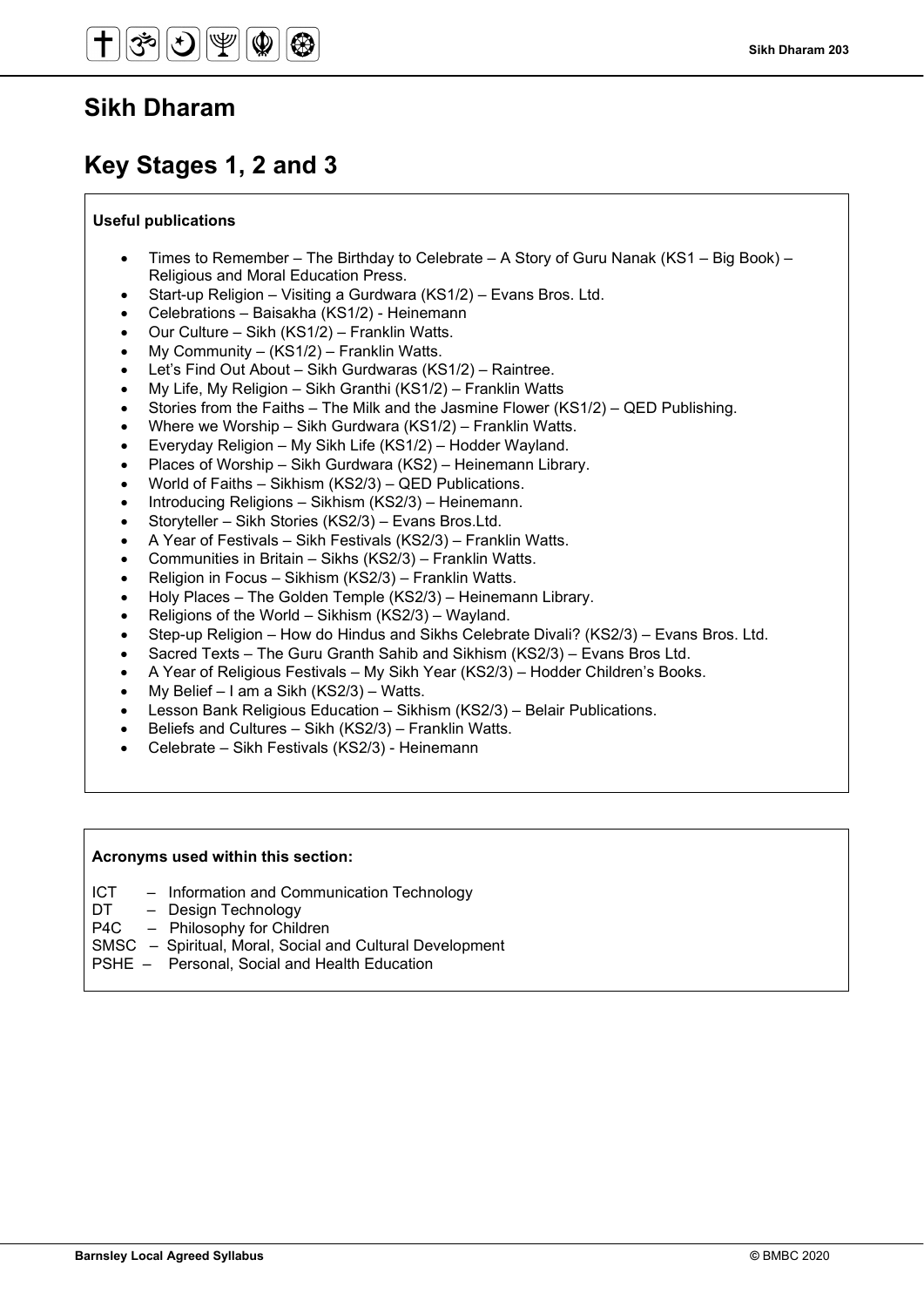

# **VISITING A PLACE OF WORSHIP**

# **SIKH TEMPLE (Gurdwara)**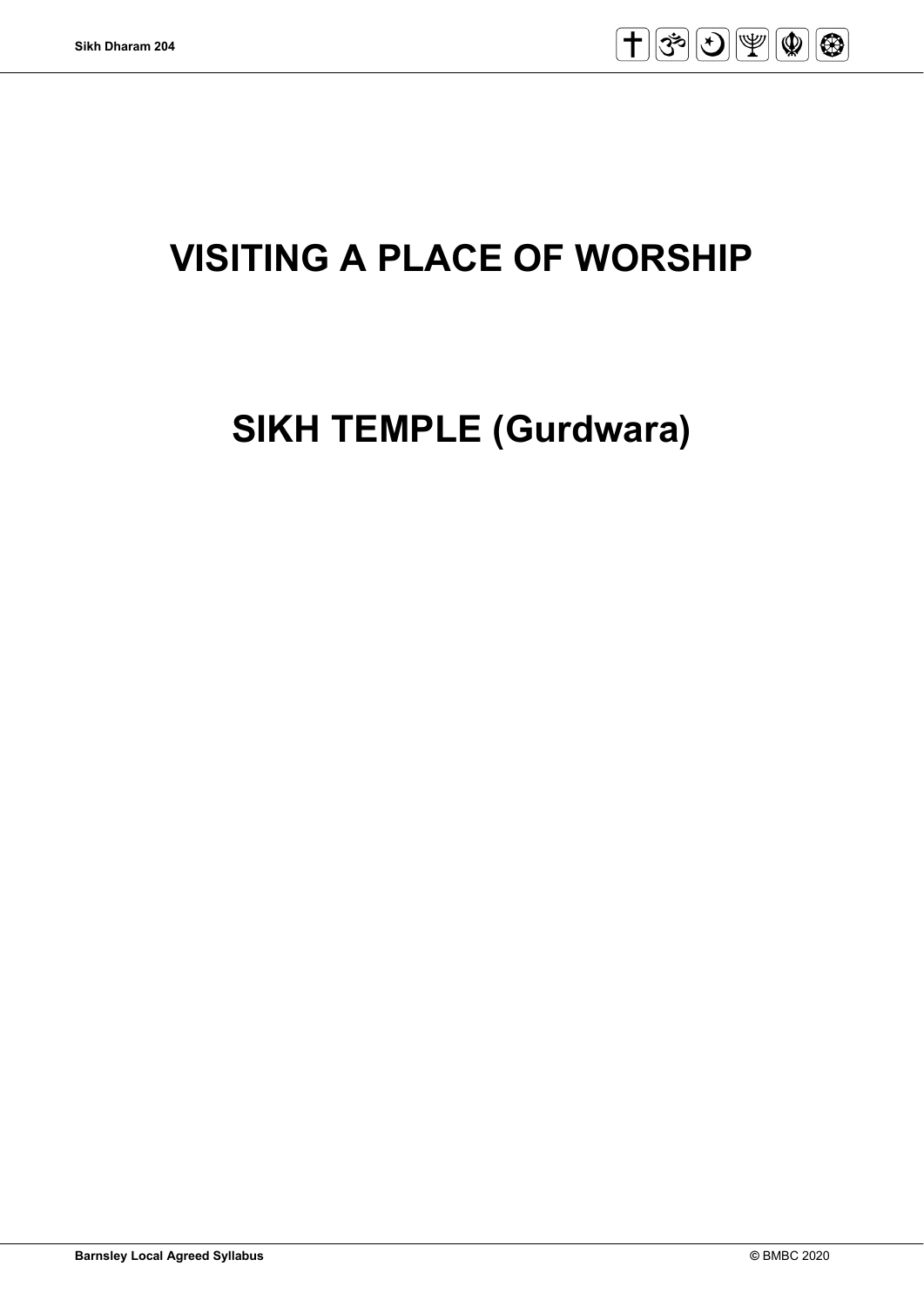

#### **GENERAL INFORMATION**

It is always advisable to:

- Visit a place of worship prior to a class visit, if this is possible
- Prepare pupils as much as possible prior to a visit
- Obtain a risk assessment for the place of worship prior to a class visit
- Check class limits each place of worship may have a different class limit

#### **Donations**

Voluntary donations towards the upkeep of a place of worship are always appreciated.

#### **Contact Details**

Contact details for a variety of Interfaith Centres can be found on the LA RE website with recommendations from SACRE/school visits.

#### **Dress Code**

Shoes should be removed on entering the Gurdwara. Hands should be washed.

Men/boys - heads must be covered - a scarf is required. Long trousers and a long-sleeved shirt/jacket should be worn. Short trousers should only be worn by younger boys if they are part of school uniform. Women/girls - heads must be covered - a scarf is required. Long skirts/trousers and a long-sleeved top should be worn. School uniform is acceptable for younger girls. Low necklines and crop tops are unacceptable.

#### **Behaviour**

- Respect the building as a place of worship. It is regarded as special to the people who worship there
- **Please do not turn your back to the Guru Granth Sahib. This is seen as disrespectful**
- Mobile phones should be turned off whilst in the building
- Photography is permitted at most times. Please check with the Faith Tutor prior to the visit
- Alcohol should NOT be consumed before visiting the Gurdwara and is NOT allowed on the premises
- Tobacco is NOT allowed on the premises
- Meat/fish/egg products are NOT allowed on the premises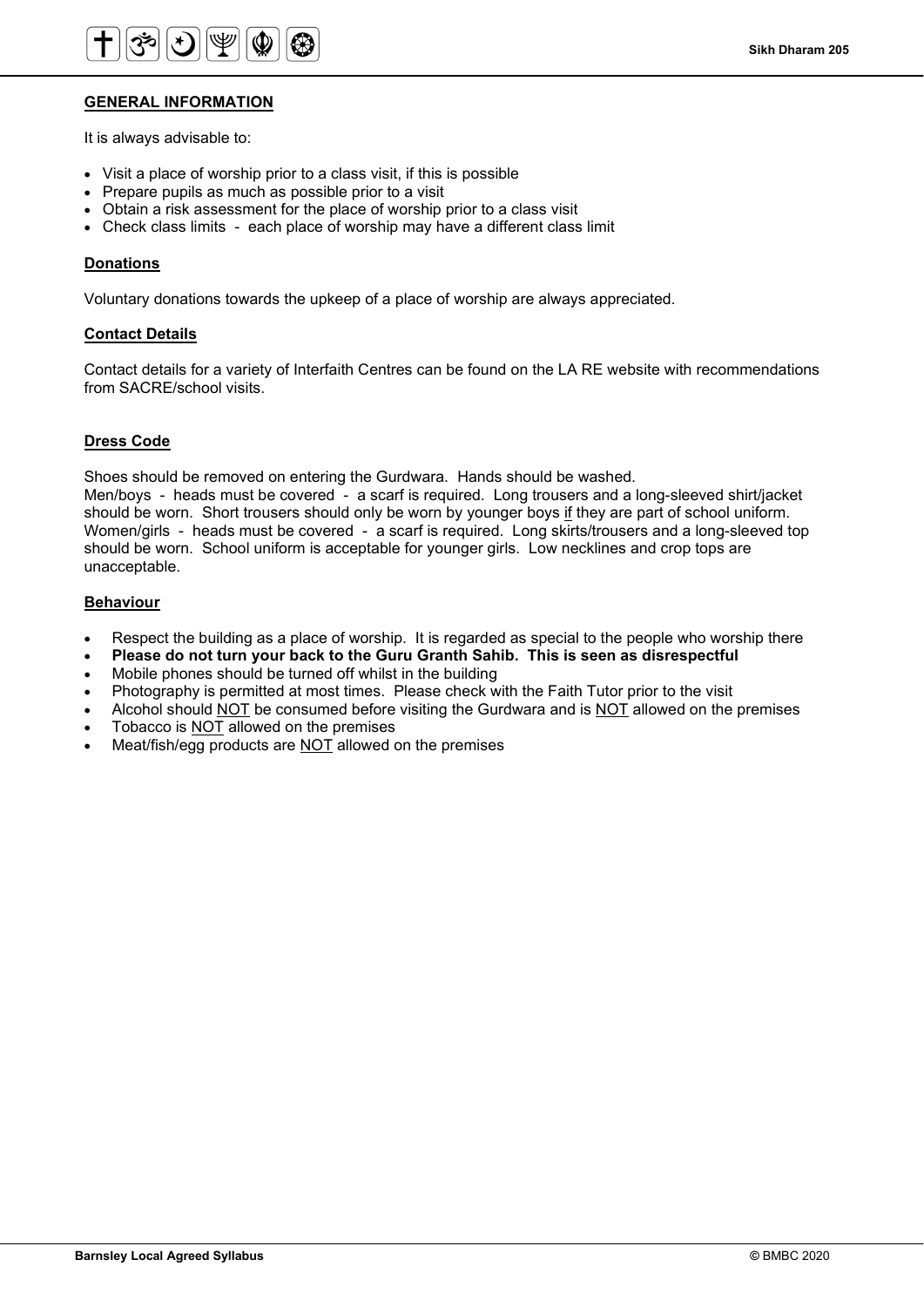# **Sikh Dharam glossary**

Sikh terms are drawn from the Punjabi language, and the versions below are based upon that language. As with all transliterations, there are problems which are difficult to resolve. This is particularly true when moving from the **Gurmukhi** script which has an alphabet of 35 letters, to the Roman alphabet which has only 26 letters. Many of these terms will also be found in the Hindu Dharma and the Way of the Buddha but with somewhat different meanings. Literal meanings are shown in *italics.*

### **Adi Granth**

*First book.* See **Guru Granth Sahib.** 

### **Akal Purakh**

*The Eternal One.* A designation frequently used of God by **Guru \*Nanak.** 

### **Akal Takhat**

See **Akal Takht.** 

### **Akal Takht**

*Throne of the Eternal I Throne of the Timeless One.* Building facing the **Golden Temple in Amritsar,** where **Sikhs** gather for political purposes. Also spelt **Akal Takhat.**

### **Akhand Path**

Continuous reading of the **Guru Granth** Sahib from beginning to end.

### **Amrit**

*Nectar.* Sanctified liquid made of sugar and water, used in initiation ceremonies.

### **Amrit ceremony**

The **Sikh** rite of initiation into the **Khalsa.** The term 'baptism' should not be used. Also called **Amrit Sanskar, Amrit Pahul, Khande di Pahul or Amrit Chhakna.**

**Amrit Chhakna** *Taking Amrit.* See **Amrit ceremony.** 

**Amrit Pahul**  See **Amrit ceremony.** 

**Amrit Sanskar** See **Amrit ceremony.** 

#### **Amritsar**

Main pilgrimage centre, site of the **Golden Temple,** the holiest site in the **Sikh Dharam.**

**Anand Karai**  *Ceremony of bliss.* **Sikh** wedding ceremony. Also called **Anand Sanskar.**

## **Anand Sanskar**

See **Anand Karaj.** 

**Anandpur** Pilgrimage centre.

### **Ardas**

*Prayer.* The formal prayer offered at most religious acts.

### **Asa Da Vaar**

Hymn sung at the beginning of every worship at the **gurdwara.**

#### **Baisakhi**

A major **Sikh** festival celebrating the formation of the **Khalsa,** 1699 **CE.** Also spelt **Vaisakhi.**

**Bangla Sahib** The site of the martyrdom of **Guru \*Har Krishan** at Delhi.

**Bani**  See **Gurbani.**

**BCE** (Before Common Era) Commonly used secular and historical reckoning used throughout this syllabus.

### **Bhai**

*Brother.* A title of respect used by **Sikhs,** for people they honour.

**CE** (Common Era) Commonly used secular and historical reckoning used throughout this syllabus, which was published in 2005 **CE.** It matches the Christian

years AD, 'in the year of our

### **Chanani**

Lord'.

Canopy over the scriptures, used as a mark of respect. Also spelt **Chandni.**

**Chandni**  See **Chanani.** 

**Chaur** See **Chauri.** 

### **Chauri**

Symbol of the authority of the **Guru Granth Sahib.** Fan waved over scriptures, made of yak hairs or nylon. It should not be called a 'fly swat'. Also spelt **Chaur.**

### **Chunni**

Scarf often worn by **Sikh** women.

### **Cremation**

**Sikhs** do not bury the dead but cremate them.

### **Dasam Granth**

Collection of compositions, some of which are attributed to the tenth **Guru, Guru \*Gobind Singh,** compiled some years after his death.

**Divali**  See **Diwali.**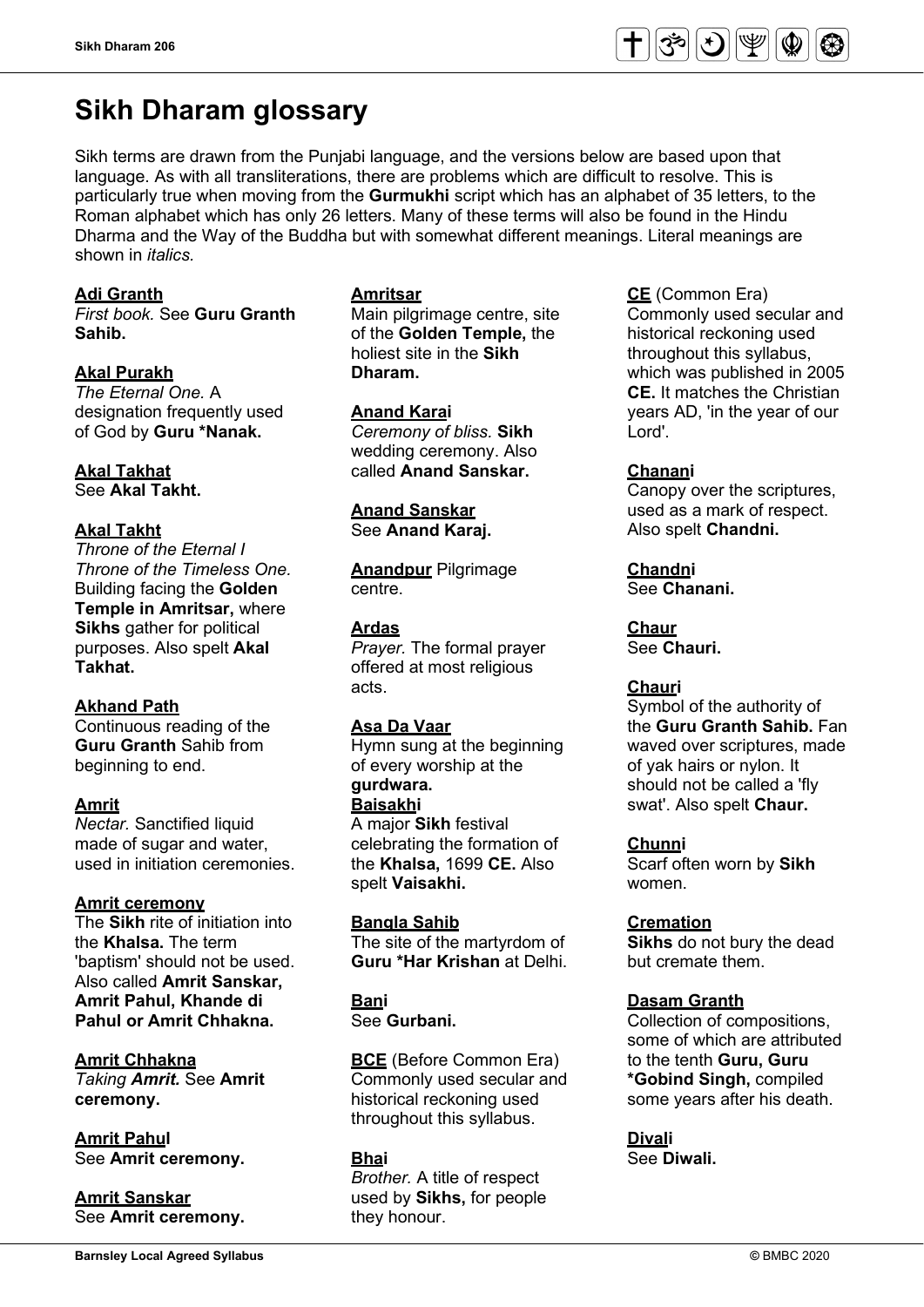

### **Diwali**

Sikh festival of light. Remembering the release of **Guru \*Hargobind** from prison. Has similarities and difference to the Hindu festival of the same name, celebrated around the same time. Also spelt **Divali.**

#### **Giani**

A person learned in the **Sikh** scriptures.

**Golden Temple** At **Amritsar,** the holiest site in the **Sikh Dharam.** 

#### **Granthi**

Reader of the **Guru \*Granth Sahib,** who officiates at ceremonies.

#### **Gurbani**

Divine word revealed by the **Gurus.** The **Shabads** contained in the **Guru Granth Sahib.** Also called **Bani or Vani.** 

### **Gurdwara (Gurdwaras)**

*Doorway to the* **Guru. Sikh** place of worship. Also spelt **Gurudwara.**

#### **Gurmat** *The Guru's guidance.*

### **Gurmukh**

*One who lives by the Guru's teaching.*

#### **Gurmukhi**

*From the* **Guru's** *mouth.* Name given to the script in which the scriptures and the **Punjabi** language are written.

**Gurpurab** See **Gurpurb.** 

#### **Gurpurb (Gurpurbs)**

*A Guru's anniversary (birth or death).* Also used for other anniversaries, for example, of the installation of the **Guru Granth Sahib;** 1604 **CE.** Also spelt **Gurpurab.**

#### **Guru (Gurus)**

*Teacher.* In the **Sikh Dharam,** the title of **Guru** is reserved for the ten human **Gurus** and the **Guru Granth Sahib.**

### **Guru Granth Sahib**

Primal collection of **Sikh**  scriptures, compiled by **Guru Arjan** and given its final form by **Guru \*Gobind Singh** in 1604 **CE.** Also called **Adi Granth.** The lone term 'Granth' should be avoided.

**Guru ka Langar** See **Langar.** 

**Gurudwara**  See **Gurdwara.** 

#### **Harimandir**

*House of God.* Temple at **Amritsar,** built by **Guru \*Arjan.** 

### **Haumai**  *Egoism.* The major spiritual

defect.

## **Hukam**

*God's will.* A random reading taken for guidance from the **Guru Granth Sahib.** Also called **Vak or Vaak.**

### **lk Onkar**

*There is only One God.* The first phrase of the **Mool Mantar.** It is also used as a symbol to decorate **Sikh** objects.

**Janam Sakhi**  See **Janamsakhi.** 

#### **Janamsakhi**

*Birth stories.* Hagiographic life stories of a **Guru,** especially **Guru \*Nanak.** Also spelt **Janam Sakhi.**

#### **Japji Sahib**

A morning prayer, composed by **Guru \*Nanak,** which forms the first chapter of the **Guru Granth Sahib.** 

#### **Jivan Mukht**

See **Jivan Mukt.** 

#### **Jivan Mukt**

Enlightened while in the material body; a spiritually enlightened person, freed from worldly bonds. Also spelt **Jivan Mukht.**

#### **Kachera**

Traditional underwear / shorts. One of the five Ks see **Panj Kakke.**

#### **Kakka**

Singular of the **Punjabi** letter K (plural 'kakke ') - see **Panj Kakke.** 

**Kanga** See **Kangha.** 

### **Kangha**

Comb worn in the hair. One of the five Ks - see **Panj Kakke.** Also spelt **Kanga.**

#### **Kara**

Steel band worn on the right wrist. One of the five Ks see **Panj Kakke.** 

### **Karah Parshad**

Sanctified food distributed at **Sikh** ceremonies. Also spelt **Karah Prasad.**

**Karah Prasad** See **Karah Parshad.** 

#### **Kaur**

*Princess.* Name given to all Sikh females by **Guru \*Gobind Singh.** See **Singh.**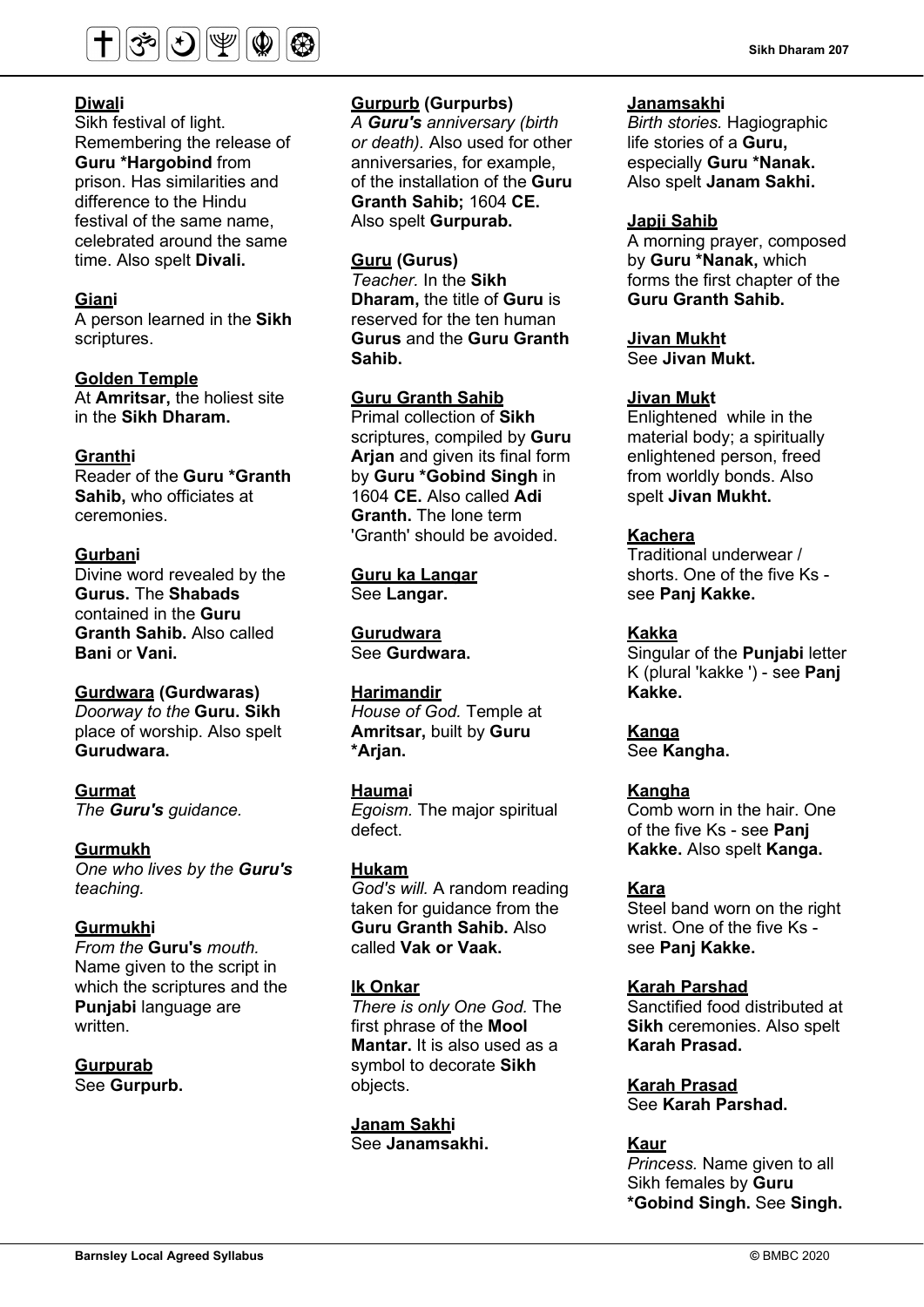## **Kes**

See **Kesh.** 

### **Kesh**

*Uncut hair.* One of the five Ks – see **Panj Kakke.** Also spelt **Kes.** 

### **Khalsa**

*The community of the pure.* The **Sikh** community.

**Khalsa Aid** A Sikh charity organisation.

### **Khanda**

(i) Double-edged sword used in the initiation ceremony. (ii) Also used of the emblem on the **Sikh** flag.

**Khande di Pahul**  See **Amrit ceremony.** 

### **Kirat Karna**

Earning one's livelihood by one's own honest efforts.

**Kirpan** *Sword.* One of the five Ks see **Panj Kakke.** The term 'dagger' should be avoided.

### **Kirtan**

Devotional singing of the compositions found in the **Guru Granth Sahib.**

### **Kirtan Sohila**

A prayer said before retiring for sleep. It is also used at the **Cremation** ceremony and when the **Guru Granth Sahib** is laid to rest.

### **Kurahit**

Prohibitions, for example intoxicants.

### **Langar**

*Guru 's kitchen.* The **gurdwara** dining hall and the food served in it. Also called **Guru ka Langar.**

### **Manji**

Small platform on which the scripture is placed. Also referred to as **Manji Sahib.**

#### **Manji Sahib**  See **Manji.**

**Manmukh** *Self-orientated.* The opposite of the desired **gurmukh.**  Also spelt **Munmukh.** 

**Mela** (Melas) *Fair.* Used of **Sikh** festivals which are not **gurpurbs.**

### **Mool Mantar**

*Basic teaching I Essential teaching.* The basic statement of belief at the beginning of the **Guru Granth Sahib.** Also spelt **Mui Mantar.** 

**Mui Mantar** See **Mool Mantar.** 

**Munmukh** See **Manmukh.** 

**Naam Simran**  See **Nam Simran.** 

## **Nam Simaran**

See **Nam Simran.** 

### **Nanded**

Pilgrimage centre.

### **Nam Simran**

Meditation on the divine name, using passages of scripture. Also spelt **Nam Simaran** and **Naam Simran.** 

**Nankana Sahib** Birthplace of **Guru \*Nanak.**  In modern day Pakistan. Also called **Talwandi Sabo.** 

### **Nishan Sahib**

Sikh flag flown at **Gurdwaras.** 

### **Nit Nern**

The recitation of specified daily prayers.



### **Pala**

Piece of cloth used to tie together the bride and groom during their **Anand Kiraj** (wedding).

### **Panj Kakke**

*The five Ks.* The symbols of the **Sikh Dharam** worn by **Sikhs,** namely **Kachera**  (shorts). **Kangha** (comb), **Kara** (steel wristband). **Kesh**  (uncut hair) and **Kirpan** (Sword).

### **Panj Piare**

*The five beloved ones.* (i) Those first initiated into the **Khalsa.** (ii) Those who perform the rite today. Also spelt **Panj Pyare** and other forms.

**Panj Pyare**  See **Panj Pjare.** 

**Panjab** See **Punjab.** 

**Panjabi**  See **Punjabi.** 

**Panth** The **Sikh** community.

### **Patases**

Sugar bubbles or crystals used to prepare **Amrit.** Also spelt **Patashas.** 

**Patashas** See **Patases.** 

**Pautha**  Pilgrimage centre.

**Punjab** *Land of five rivers.* The area of India in which the **Sikh Dharam** originated. also spelt **Panjab.**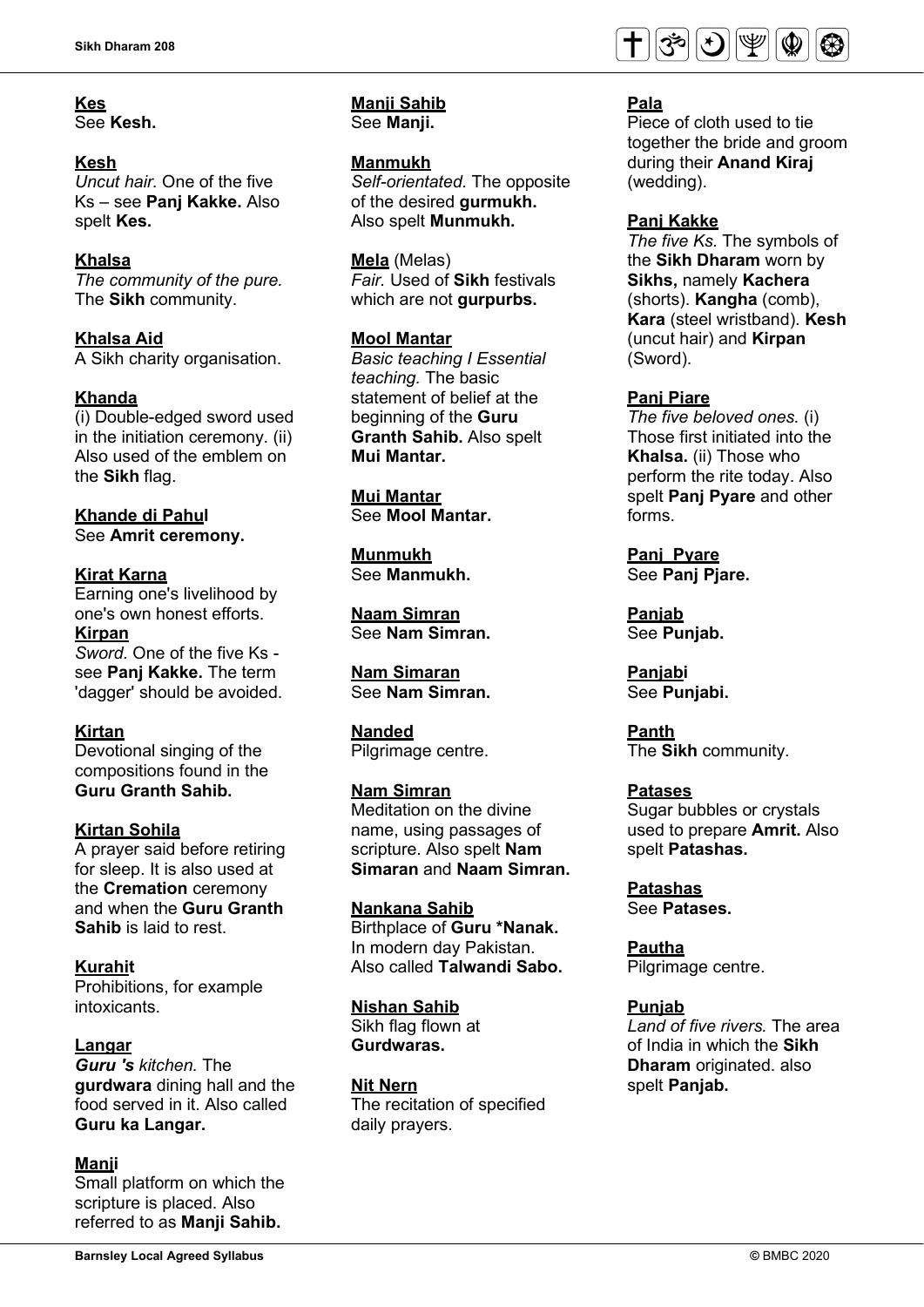

### **Punjabi**

*Of the land of five rivers.* (i) Native of the Punjab; (ii) The local language, used in the **Sikh Dharam** written in the Gurmukhi script. May also spelt **Panjabi.**

### **Ragi**

Sikh musician who sings compositions from the **Guru Granth Sahib.**

**Rahit Sikh** obligations, for example to meditate on God.

### **Rahit Maryada**

**Sikh** Code of Discipline. Also spelt **Rehat Maryada.** 

### **Rahiras**

A prayer said at the end of the day.

**Rehat Maryada** See **Rehit Maryada .** 

### **Sadhsangat**

Congregation or assembly of **Sikhs.** See **Sangat.** 

# **Sangat**

See **Sadhsangat** 

## **Seva**

See **Sewa.** 

#### **Sewa**

Service directed at the **Sadhangat** and **Gurdwara,**  but also to humanity in general. Also spelt **Seva.** 

**Sabad** See **Shabad.**

**Shabad** (Shabads) *Word.* Hymn from the **Guru Granth Sahib;** the divine word. Also spelt **Sabad** and **Shabd.** 

**Shabd** See **Shabad.**

**Shalwar**

Baggy trousers often worn by **Sikh** women.

**Sikh** (Sikh s) *Learner I Disciple.* A person who believes in the ten **Gurus** and the **Guru Granth Sahib,** and who has no other religion.

### **Sikh Dharam**

*Life of the Learner I Disciple.*  The code of **Sikh** life.

**Singh**

*Lion.* Name adopted by **Sikh**  males (see **Kaur).** 

### **Sis Ganj Sahib**

The site of the martyrdom of **Guru \*Tegh Bahadur** at Delhi.

### **Tahwandi Sabo**

Pilgrimage centre, the birthplace of **Guru \*Nanak.** Also called **Nankana Sahib.** 

### **Takht (Takhts)**

The five **takht** are the places where all important decisions about **Sikh** belief and practice are made.

**Turban** Distinctive headwear worn by **Sikhs.** Made from a single long piece of cloth.

**Vaak** See **Hukam.** 

**Vak** See **Hukam.**

#### **Vand Chhakna**

Sharing one 's time, talents and earnings with the less fortunate.

**Vaisakhi**  See **Baisakhi.** 

**Vani**  See **Gurbani.** 

**Waheguru** *Wonderful Lord.* A **Sikh**  name for God.